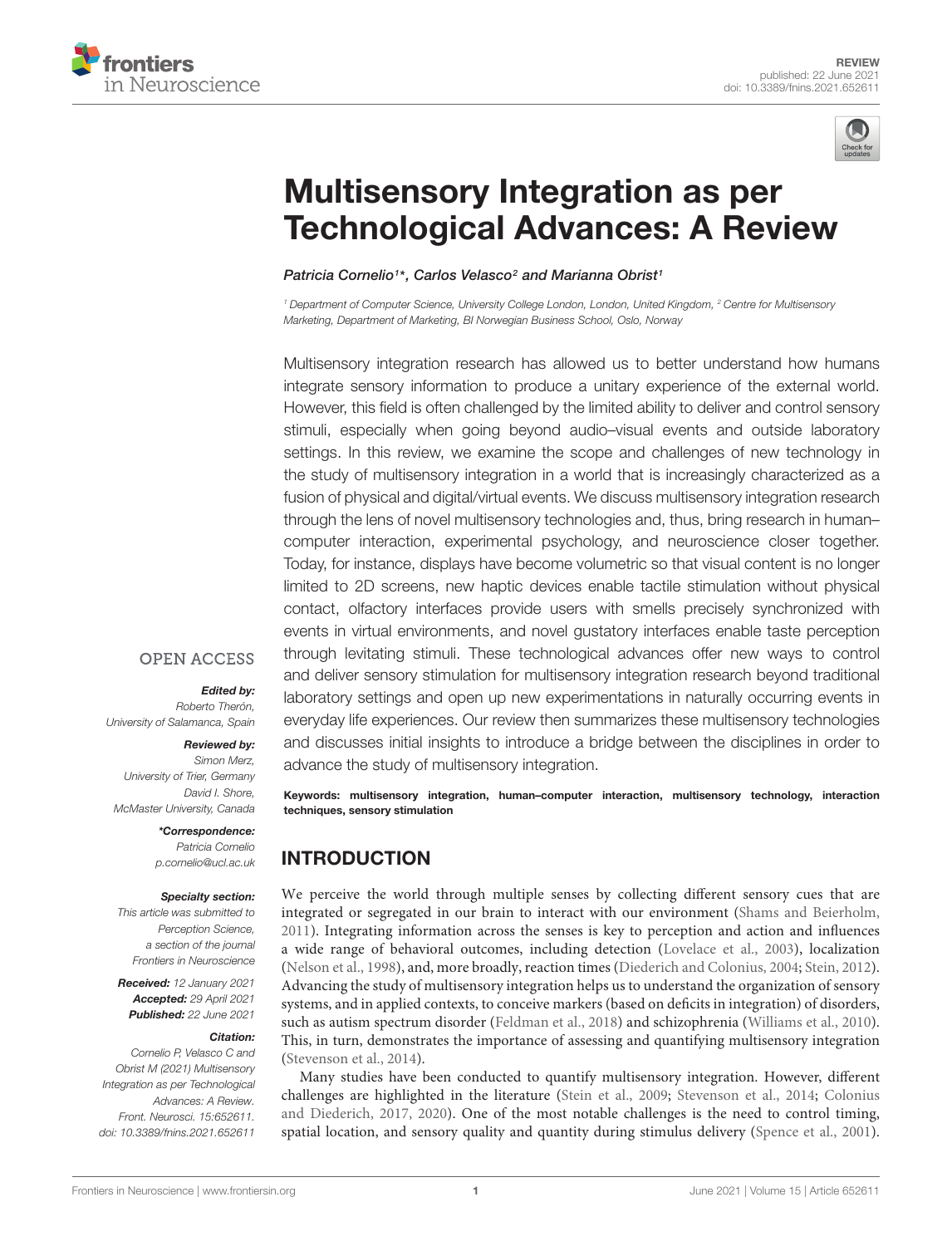Another challenge is the complexity of studying integration involving the chemical senses (smell and taste). Many studies typically rely on audio–visual interactions [\(Stein,](#page-12-1) [2012;](#page-12-1) [Noel et al.,](#page-11-1) [2018\)](#page-11-1) because, among other reasons, the technology to deliver audio–visual stimuli is relatively well-established and widely available (e.g., screens, headphones). Emerging multisensory technologies from computer science, engineering, and human– computer interaction (HCI<sup>[1](#page-1-0)</sup>) enable new ways to stimulate, replicate, and control sensory signals (touch, taste, and smell). Therefore, they could expand the possibilities for multisensory integration research. However, due to their recent emergence and rapid development, their potential to do so might be overlooked or underexplored.

For example, as shown in **[Figure 1](#page-2-0)**, acoustic levitation techniques are employed to display visual content (that can be also heard and felt), addressing the common limitations of 2D screens and stereoscopic displays typically employed to deliver visual stimuli (**[Figure 1a](#page-2-0)**). Acoustic metamaterials are used to "bend" the sound so that auditory stimuli can be directed from a static source to a specific location while, at the same time, providing tactile sensations (**[Figure 1b](#page-2-0)**). Moreover, it is now also possible to control and deliver tactile sensations to the skin without the need of additional attachments (e.g., gloves or physical actuators) using focused ultrasound (**[Figure 1c](#page-2-0)**). With regards to smell and taste stimulation, we are seeing growing development efforts to create more flexible and portable solutions that vary in their capabilities compared to established laboratory equipment, such as gustatometers and olfactometers. Importantly, emerging olfactory displays and smell-delivery technologies are becoming smaller, wearable, and more modular, enabling less invasive stimulation within and outside laboratory settings (**[Figure 1d](#page-2-0)**). Similarly, we can see novel gustatory stimulation approaches emerging, such as taste levitation systems that exploit the principles of acoustics for delivering precisely controllable taste stimuli to the user's tongue (**[Figure 1e](#page-2-0)**).

In this review, we discuss the potential of these new and emerging multisensory technologies to expand the study of multisensory integration by examining opportunities to facilitate the control and manipulation of sensory stimuli beyond traditional methods and paradigms. The set of novel digital interfaces and devices that we review exemplifies technological advances in multisensory stimulation and their associated opportunities and limitations for research on multisensory integration. The ultimate aim of this review is to introduce a bridge between disciplines and encourage future development and collaboration between the engineers developing the technologies and scientists from psychology and neuroscience studying multisensory integration.

We close our review with a reflection on the growing multisensory human-computer integration<sup>[2](#page-1-1)</sup> symbiosis-when technology becomes an integral part of everyday life and activities. This fast-growing integration raises a range of ethical questions and considerations regarding shared responsibility between humans and systems. One highly important question is related to the sense of agency (SoA), often referred to as the feeling of being in control [\(Haggard,](#page-10-1) [2017\)](#page-10-1). We live in an increasingly digital world in which intelligent algorithms (e.g., autonomous systems and autocomplete predictors) assist us and influence our behavior. We are therefore not always aware of the extent to which technology makes decisions for us, which raises the question, who is in control now? While emerging technology can provide further multisensory signals to promote a SoA (I am, who is acting), further discussion is needed in light of the rapid development of artificial intelligence systems. This review also aims to promote further discussion and reflection upon the role of the SoA and other relevant questions that emerge through the relationship between the senses and technology [\(Velasco and Obrist,](#page-13-1) [2020\)](#page-13-1).

# EXPANDING MULTISENSORY INTEGRATION: CURRENT TOOLS/METHODS AND EMERGING **TECHNOLOGY**

Studying how multiple sources of sensory information are integrated into a unified percept, often referred to as the "unity assumption" [\(Chen and Spence,](#page-9-6) [2017\)](#page-9-6), has been a subject of intense research for many years. Studies employ different perspectives to explore multisensory integration. For example, some use weighted linear combination theories consisting of linear sums of unimodal sensory signals, wherein certain sensory modalities become more dominant than others to produce a unified perception [\(Ernst and Banks,](#page-9-7) [2002;](#page-9-7) [Ernst and Bülthoff,](#page-9-8) [2004\)](#page-9-8). Others explore sensory integration at the level of a single neuron [\(Stanford and Stein,](#page-12-5) [2007;](#page-12-5) [Stein and Stanford,](#page-12-6) [2008\)](#page-12-6) and explain the integration of sensory information through neural circuitry.

One common aspect to the study of multisensory integration is the need for a carefully controlled stimulus delivery. Computational and psychophysical studies must precisely present subjects with multisensory cues that have carefully controlled properties. Many such studies build on the modulation of the reliability of sensory cues to weigh the influence of individual sensory modalities [\(Ernst and Banks,](#page-9-7) [2002;](#page-9-7) [Fetsch](#page-9-9) [et al.,](#page-9-9) [2012\)](#page-9-9). For example, in a visuo–tactile task (e.g., size estimation of an object), I rely on my vision and touch to estimate the size of the object. Then, to examine how both of my senses are integrated, the researchers modify the reliability of the sensory information I perceived from the object. They might alter the clarity of my vision (e.g., by means of a special screen) or my perceived object size (e.g., by means of a shapechanging object). This modulation implies changing and varying the stimulus properties [\(Burns and Blohm,](#page-9-10) [2010;](#page-9-10) [Parise and](#page-11-2) [Ernst,](#page-11-2) [2017\)](#page-11-2) requiring precise computer-controlled delivery. However, it has been suggested that many behavioral studies on multisensory integration rely on "century-old measures of

<span id="page-1-0"></span><sup>&</sup>lt;sup>1</sup>We refer to human-computer interaction as a stimulus-response interplay between humans and any computer technology that can go beyond common devices, such as PC or laptops [\(Dix et al.,](#page-9-4) [2004\)](#page-9-4).

<span id="page-1-1"></span><sup>2</sup>We refer to human–computer integration to a partnership between humans and any computer technology that can go beyond common devices, such as PC or laptops [\(Farooq and Grudin,](#page-9-5) [2016\)](#page-9-5).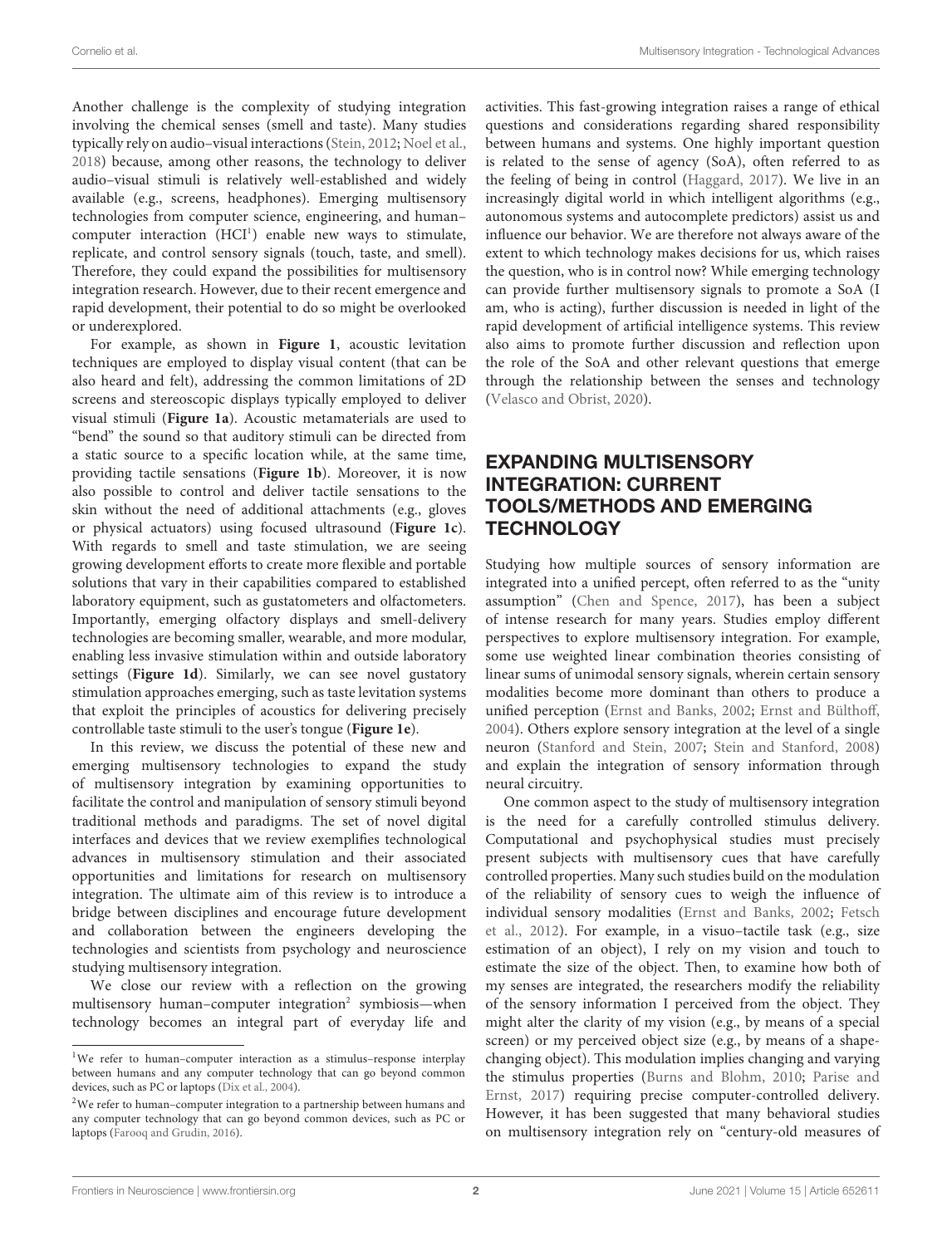

<span id="page-2-0"></span>behavior—task accuracy and latency" [\(Razavi et al.,](#page-12-7) [2020\)](#page-12-7) and are commonly constrained by in-laboratory and desktop-based settings [\(Wrzus and Mehl,](#page-13-4) [2015\)](#page-13-4).

In the following sections, we present an overview of current challenges that can be overcome in light of new and emerging multisensory technologies. We particularly focus on technologies that illustrate the kinds of novel devices and methods emerging from HCI, which provide new functionalities for studying the human senses and which have not been used in multisensory integration research, although they can be of great interest and help in such research. Accordingly, we review novel, recently emerging technology that (1) is claimed to be multisensory/multimodal, (2) can be easily integrated with other multisensory technology, (3) allows naturalistic environments beyond laboratory settings, or (4) enables a move from physical to digital interactions.

We live in a time in which technology is ubiquitous, which means that delivering, measuring, and assessing multisensory signals in daily life can be facilitated. We have selected these particular technologies to highlight their potential to advance the study of multisensory integration not only by offering precision and controllability but also by enabling more natural study environments beyond desktop-based experiments. With this focus, we aim to examine opportunities that permit studies to take place over time (e.g., longitudinal studies) or outside a laboratory (e.g., at home) while still being precise. In the following sections, we describe the representative technological advancements for each of the main senses: vision, audition, touch, olfaction, and gustation (summarized in **[Table 1](#page-3-0)**). We present separated sections for each of those senses to give focused information to readers with a particular interest (e.g., researchers interested in new olfactory technologies). In each section, we first introduce the emerging technology and benefits for individual sensory modalities, we then discuss and exemplify how it can aid multisensory integration research, and we further highlight how they can be integrated dynamically into multisensory paradigms, i.e., by capitalizing on the different technologies as modules to conduct studies involving multiple senses.

## Visual Stimulation Beyond the Screen

In the well-studied audio–visual integration space, visual information is modulated by altering the frequency or localization of seen and heard stimuli [\(Rohe and Noppeney,](#page-12-8) [2018\)](#page-12-8), often by employing the established McGurk paradigm [\(Gentilucci and Cattaneo,](#page-10-3) [2005\)](#page-10-3). In another example, for visuo– haptic integration studies, visual information is modulated in size estimation or identification tasks through the manipulation of an object's physical shape [\(Yalachkov et al.,](#page-13-5) [2015\)](#page-13-5) or the alteration of digital images through augmented [\(Rosa et al.,](#page-12-9) [2016\)](#page-12-9) and virtual reality (VR) headsets [\(Noccaro et al.,](#page-11-4) [2020\)](#page-11-4).

For these studies, visual stimulus presentation is typically limited to 2D screens that show visual cues (static or in movement) in a two-dimensional space. While high-frequency 2D screens offer a good image presentation quality and low latency, they are still limited to 2D content, thus constraining depth perception. The stereoscopic displays used in VR headsets offer great advantages for 3D content visualization and fullbody immersion also allowing the study of visuo-vestibular and proprioceptive signals [\(Gallagher and Ferrè,](#page-10-4) [2018;](#page-10-4) [Kim et al.,](#page-10-5) [2020\)](#page-10-5) and even visuo–gustatory interactions [\(Huang et al.,](#page-10-6) [2019\)](#page-10-6). However, it is suggested that stereoscopic displays typically used in VR have disadvantages for psychology experiments. For example, people tend to consistently underestimate the size of the environment and their distance to objects [\(Wilson and Soranzo,](#page-13-6) [2015\)](#page-13-6) even when motion parallax and stereoscopic depth cues are provided to the observer [\(Piryankova et al.,](#page-11-5) [2013\)](#page-11-5). This can be limiting for spatial tasks (e.g., in visuo–tactile interactions). Additionally, immersion in VR can cause cybersickness due to the brain receiving conflicting signals about the user position and its relation to the movement observed in the virtual environment [\(Gallagher and Ferrè,](#page-10-4) [2018\)](#page-10-4).

The aforesaid challenges could be overcome through novel visual display technologies, such as advances in particle-based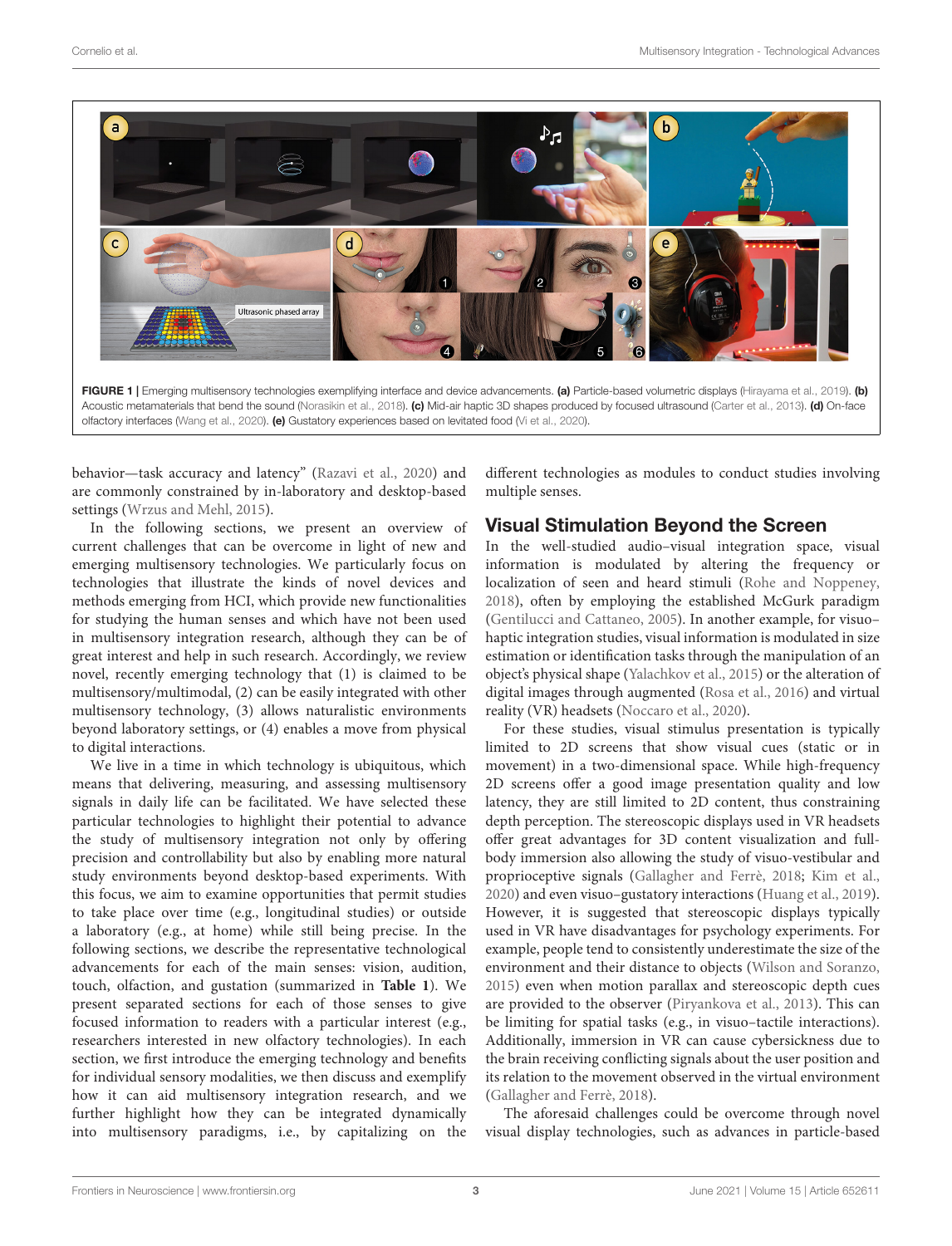| Sensory<br>modality | <b>Emerging</b><br>technology        | Key stimulation<br>opportunities            | <b>Multisensory integration flexibility</b>                                                                                                      | Main advantages for multisensory<br>experiments                                                                                     | Primary<br>reference                                        |
|---------------------|--------------------------------------|---------------------------------------------|--------------------------------------------------------------------------------------------------------------------------------------------------|-------------------------------------------------------------------------------------------------------------------------------------|-------------------------------------------------------------|
| Vision              | Volumetric displays                  | Depth                                       | Visual content can be heard and felt<br>simultaneously                                                                                           | No need of head-mounted displays<br>while giving 3D cues in the real world                                                          | Hirayama et al.,<br>2019                                    |
| Audition            | Acoustic lenses<br>and metamaterials | Directionality                              | Audio signals can be felt and used to<br>levitate and direct objects that create<br>visual displays                                              | Enable directional sound stimulation<br>while giving freedom to navigate                                                            | Norasikin et al.,<br>2018, 2019                             |
| Touch               | Focused ultrasound                   | Un-instrumented<br>3D tactile<br>sensations | The sound waves used to produce<br>tactile sensation can also be heard and<br>easily integrated into visual paradigms<br>(e.g., virtual reality) | No need of physical actuators; open<br>opportunities to introduce the study of<br>integration of mid-air touch with other<br>senses | Carter et al<br>2013; Martinez<br>Plasencia et al.,<br>2020 |
| Smell               | Wearable smell<br>technology         | Portable and<br>body-responsive             | Its portability makes it easily integrated<br>into other multisensory technologies                                                               | Delivery on-demand outside a<br>laboratory setting, enabling daily life<br>testing and longitudinal studies                         | Amores et al<br>2018; Wang<br>et al., 2020                  |
| Taste               | Levitated food                       | Sterile.<br>un-instrumented                 | Integration of levitated food with visual,<br>olfactory, auditory, and tactile stimuli                                                           | Delivery actual food (multiple morsels)<br>simultaneously in 3D, enabling the<br>manipulation of food's trajectories                | Vi et al., 2017b,<br>2020                                   |

<span id="page-3-0"></span>TABLE 1 | Key properties of emerging multisensory technologies for each sensory modality.

volumetric displays (PBDs) [\(Smalley et al.,](#page-12-10) [2018\)](#page-12-10). These displays provide a benefit over traditional 2D screens since they are not limited by two-dimensional content. PBDs show 3D images in mid-air, thus allowing depth perception, which could be integrated into traditional experimental paradigms, such as depth discrimination tasks [\(Deneve and Pouget,](#page-9-13) [2004;](#page-9-13) [Rosa et al.,](#page-12-9) [2016\)](#page-12-9). Furthermore, PBDs also offer a benefit over VR headsets as these novel displays do not require wearing of a head-mounted display (HMD). That is, the user is not brought to a virtual world, but the 3D content is shown in the real world, avoiding cybersickness and the size and distance underestimations typical when using stereoscopic displays, while also avoiding user instrumentation.

These PBDs allow the creation of 3D visualizations by freely moving a particle in 3D space at such a high speed (e.g.,  $~\sim$ 8 m/s) that visual content is revealed using the persistence of vision (POV) effect [\(Hardy,](#page-10-8) [1920\)](#page-10-8), i.e., when an image is perceived as a whole by the human eye due to rapid movement succession (see **[Figure 1a](#page-2-0)**). Particularly, the class of PBDs that uses acoustophoresis [\(Hirayama et al.,](#page-10-2) [2019;](#page-10-2) [Martinez Plasencia](#page-10-7) [et al.,](#page-10-7) [2020\)](#page-10-7) is able to deliver visual stimuli that can be felt and heard simultaneously (spatially overlapping). For this reason, this technology is called a multimodal acoustic trap display (MATD) (see **[Figure 1a](#page-2-0)**).

To produce an image that exists in real 3D space, the MATD uses sound waves (emitted from an array of speakers) to trap a lightweight particle (a polystyrene bead) in free space, which is called acoustic levitation. The position of this particle is updated at a very high update rate so that the POV effect occurs, and the observer perceives it as a full object. Since the particle is updated at such a high speed, the display can create audio (any sound that you could play with a traditional speaker) and tactile feedback (a gentle sensation of touch coming from the display) simultaneously. Since this new volumetric display technology offers multisensory stimulation, it could enable the study of multisensory integration beyond pairs of senses (e.g., visual, auditory, and haptic tasks), as it offers the flexibility to deliver and precisely control visual content alongside tactile stimuli and sound within the same setup. Therefore, this technology could be used in studies exploring multisensory distractor processing,

where sensory targets and distractors often need to be placed and presented from the same location [\(Merz et al.,](#page-11-7) [2019\)](#page-11-7).

The spatio-temporal features of these displays can be considered for possible experimental design around multisensory integration in future studies, replacing 2D screens or HMDs. For instance, the MATD proposed by [Hirayama et al.](#page-10-2) [\(2019\)](#page-10-2) manages two types of refresh rate, one for particle position and one for rendered images. The particle position refresh rate is ∼10 kHz, taking ∼0.1 ms to update the position of the particle in 3D space. Each image rendered with the MATD is composed from several updates of a single particle. The image refresh rate is ∼10 Hz, taking ∼100 ms for a 3D image to be fully rendered. The particles that this display can levitate and accelerate can have a maximum diameter of ∼2mm and a minimum diameter of ∼1 mm. The size of the images rendered is  $\sim$ 10 cm<sup>3</sup>, with a maximum velocity of ∼8 m/s. For instance, a sphere of 2-cm in diameter takes ∼100 ms to be fully rendered using a single particle. When an image is rendered at ≤100 ms, it is considered POV time, i.e., when a single moving object along a trajectory is perceived as a whole image and the human eye can see it without flickering.

Similar volumetric displays use the principles of acoustic levitation, although they do not quickly update the particles to render an image (using POV). Instead, in real space, they levitate particles attached to a piece of fabric onto which an image is projected to created levitating displays. Recent work in HCI has shown that these levitating displays enable a good control for interactive presentations [\(Morales et al.,](#page-11-8) [2019;](#page-11-8) [Morales González](#page-11-9) [et al.,](#page-11-9) [2020\)](#page-11-9).

Other novel techniques that can offer benefits for visual stimulus modulation, particularly for visuo–tactile tasks, include retargeting techniques in mixed reality. These techniques deform the visual space (conflicting an observer's sense of vision and touch) without the user noticing, thus creating different illusions that can modulate the reliability of visual and tactile interactions. For example, many studies on visuo–haptic integration are limited to haptic modulation through force feedback (using physical devices or motor actuators). Retargeting techniques instead can modulate the perception of touch by exploiting the dominance of the visual system (visual capture; [Rock and Victor,](#page-12-11)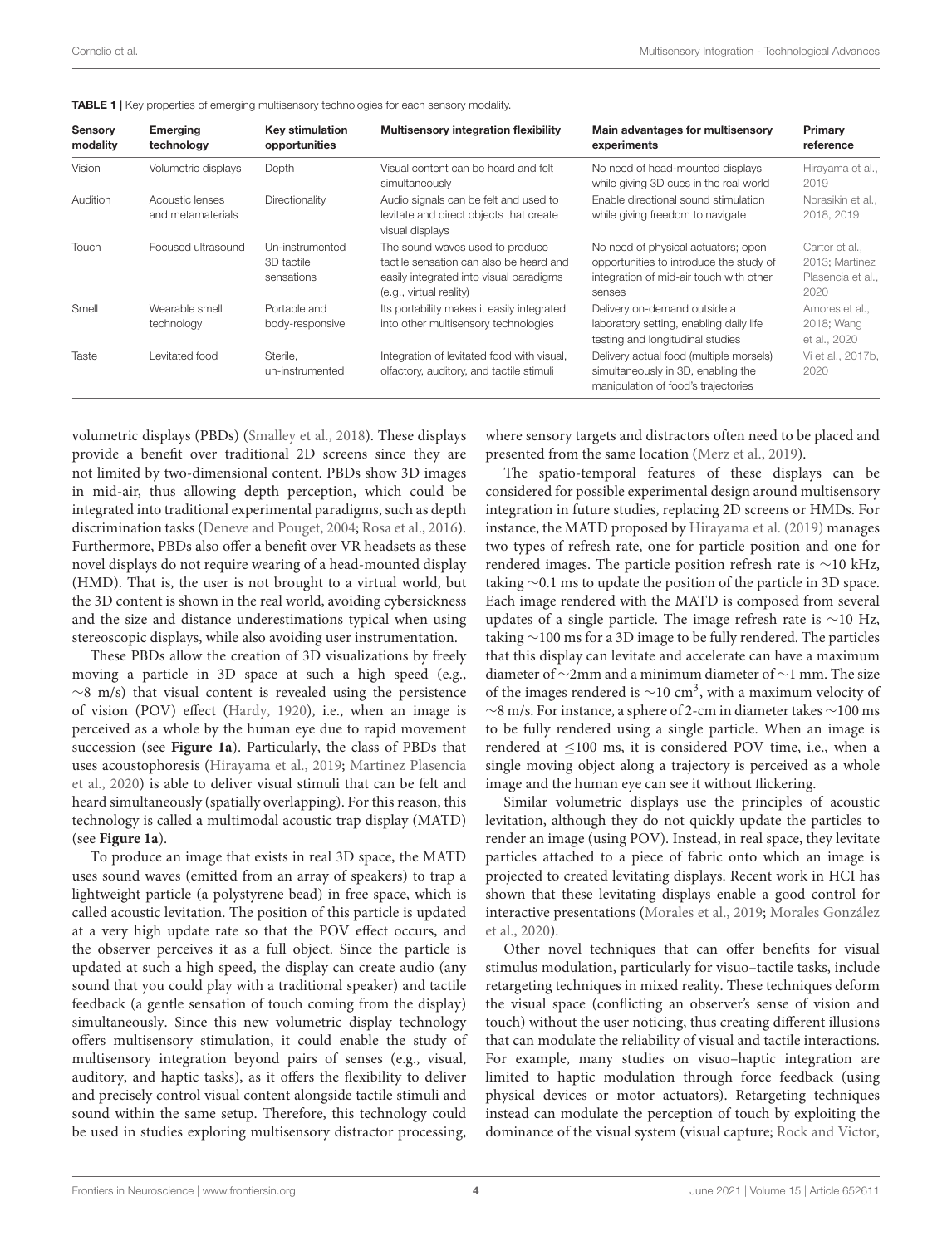[1964\)](#page-12-11), reducing the use of physical haptic devices. They can, for instance, modulate the perception of the quantity of objects [\(Azmandian et al.,](#page-9-14) [2016\)](#page-9-14), of an object's weight [\(Rietzler et al.,](#page-12-12) [2018;](#page-12-12) [Samad et al.,](#page-12-13) [2019\)](#page-12-13), of different textures [\(Cheng et al.,](#page-9-15) [2017\)](#page-9-15), or of different geometries [\(Zhao and Follmer,](#page-13-8) [2018\)](#page-13-8) using limited physical elements (no motors or robots) and relying mainly on visual cues.

In other words, emerging visual image processing and mixed reality technology can enable the study of visuo–haptic integration by reducing the use of physical proxies (e.g., deformable surfaces; [Drewing et al.,](#page-9-16) [2009;](#page-9-16) [Cellini et al.,](#page-9-17) [2013\)](#page-9-17), which can be inflexible and more complex to control. Instead, these novel techniques deform the visual space which can be more easily controlled by taking advantage of the visual capture, which is particularly present in spatial tasks [\(Kitagawa and](#page-10-9) [Ichihara,](#page-10-9) [2002\)](#page-10-9). Using translational gains, these techniques can even be extended to modulate visual perception involving more complex actions (beyond hand–object interaction in desktopbased experiments), such as walking [\(Razzaque et al.,](#page-12-14) [2001\)](#page-12-14). Some examples include techniques that modulate the perception of walking speed [\(Montano-Murillo et al.,](#page-11-10) [2017\)](#page-11-10), walking elevation [\(Nagao et al.,](#page-11-11) [2017\)](#page-11-11), and distance travelled [\(Sun et al.,](#page-12-15) [2018\)](#page-12-15). These technologies could open up opportunities to expand and facilitate the study of the integration between vision and proprioception [\(Van Beers et al.,](#page-12-16) [1999\)](#page-12-16) or between visual and vestibular stimuli [\(Gu et al.,](#page-10-10) [2006\)](#page-10-10), as well as extend the study of the body schema, which is usually studied for hand interactions [\(Maravita et al.,](#page-10-11) [2003\)](#page-10-11).

As retargeting techniques mainly employ HMDs to show visual content, other multisensory technologies can easily be combined, for example, headphones to present auditory stimuli, haptic devices, such as vibrational attachments (controllers, suits), and smell delivery devices (external or wearable), as have previously been used in VR settings [e.g., in the work by [Ranasinghe et al.](#page-12-17) [\(2018\)](#page-12-17)].

# Auditory Stimulation Beyond **Headphones**

Studies exploring auditory integration commonly modulate sensory information by changing the frequency or synchrony of auditory cues in identification or speech recognition tasks, requiring audio–visual simultaneity [\(Fujisaki et al.,](#page-10-12) [2004\)](#page-10-12). In these experiments, auditory stimulus delivery is limited to the use of headphones and static sources of sound (speakers). To avoid extra confounding factors, noise control or canceling is also required. However, recent advances in sound manipulation offer new opportunities to deliver and control sound, enabling, for instance, the presentation of directional sound without wearing headphones in a controlled manner. These technological advances could not only help overcome existing limitations but also open up new experimental designs for multisensory integration studies.

Researchers in areas, such as physics, engineering, computer science, and HCI are working on new concepts of controlling sound using ultrasonic manipulation and acoustic metamaterials [\(Norasikin et al.,](#page-11-3) [2018;](#page-11-3) [Prat-Camps et al.,](#page-11-12) [2020\)](#page-11-12), moving towards the ability of controlling sound just like we do with light [\(Memoli](#page-11-13) [et al.,](#page-11-13) [2019b\)](#page-11-13). Advances in optics enable the modulation of users' visual perception through the use of filters and lenses (e.g., cameras and VR headsets). Nevertheless, for sound, this is more challenging, but researchers have already created acoustic lenses to control, filter, and manipulate sound. These techniques are possible thanks to ultrasound phased arrays integrated with acoustic lenses (also called metamaterials) that direct the sound by using acoustic bricks [\(Memoli et al.,](#page-11-14) [2017\)](#page-11-14). For example, in a theater, a spotlight can be delivered to a single person while others around are in the darkness. But, imagine that a spot of sound is delivered to a single person in the audience while others around that person cannot perceive it. In another example, in a cinema, the movie audio could be played in different languages and delivered to specific persons in the audience [\(Memoli et al.,](#page-11-15) [2019a\)](#page-11-15). **[Figure 1b](#page-2-0)** is a simplified representation of sound "bending" around an object by [Norasikin et al.](#page-11-3) [\(2018\)](#page-11-3). This technique directs sound waves to avoid obstacles (represented by the dashed line in **[Figure 1b](#page-2-0)**). At the same time, the directed sound is able to not only levitate a small bead above an object but also produce a tactile sensation above the bead in the user's finger.

The aforesaid sound manipulation can benefit the study of multisensory integration in different ways. Since the direction of sound can be controlled with these acoustic lenses, it is possible to modulate the perceived position of the sound source, even when it is static [\(Graham et al.,](#page-10-13) [2019\)](#page-10-13). This technology could then be integrated into classical paradigms used in multisensory integration studies, such as temporal/spatial ventriloquism [\(Vroomen and de Gelder,](#page-13-9) [2004\)](#page-13-9) and other experimental paradigms studying spatial localization and sound source location using multisensory signals [\(Battaglia et al.,](#page-9-18) [2003\)](#page-9-18).

Other benefits include the possibility to avoid instrumentation, i.e., avoiding the use of headphones for noise canceling; the ability to precisely modulate the perception of sound location, direction, and intensity inside a room in spatial and temporal tasks, even when the sound source is static; or the possibility to have multiple subjects in an experimental room while auditory stimuli are delivered individually and without causing distractions. Furthermore, through the use of body tracking sensors, this technology could identify a moving person in order to deliver an auditory stimulus while they are walking [\(Rajguru et al.,](#page-12-18) [2019\)](#page-12-18), which could be suitable for navigation and spatial localization tasks [\(Rajguru et al.,](#page-12-19) [2020\)](#page-12-19). This opens up opportunities for studies beyond desktop-based experiments and therefore allowing navigation tasks that combine body movement signals, such as auditory–vestibular integration.

Additionally, some of these devices allow multimodal delivery, enabling interactions beyond pairs of senses. For example, the methods by [Jackowski-Ashley et al.](#page-10-14) [\(2017\)](#page-10-14) and [Norasikin et al.](#page-11-3) [\(2018\)](#page-11-3) allow the integration with touch (i.e., mid-air tactile stimulation), while the approach by [Norasikin et al.](#page-11-6) [\(2019\)](#page-11-6) allows visual stimulation via reconfigurable mid-air displays. This technology controls directional sound while at the same time producing a haptic sensation on the skin due to the specific frequency of the emitted sound waves. This combination of signals can allow us to present sound and haptic sensations from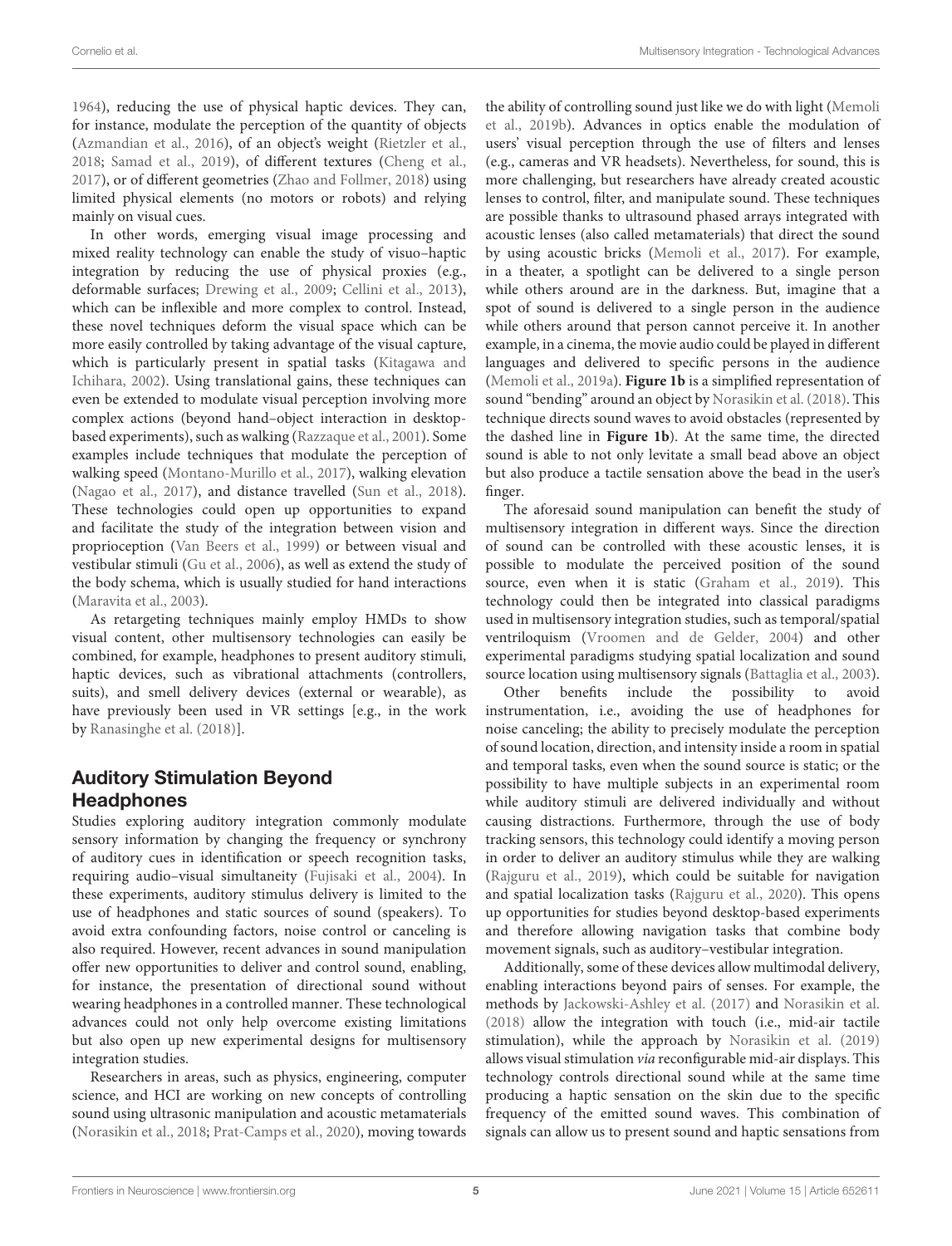the same location, which could offer benefits in the study of haptic–auditory integration studies [\(Petrini et al.,](#page-11-16) [2012\)](#page-11-16).

Moreover, directional sound can be achieved with more traditional speakers (i.e., not involving ultrasound) using the principles of spatial sound reproduction, making it possible to "touch" the sound and interact with it [\(Müller et al.,](#page-11-17) [2014\)](#page-11-17) and enabling the study of audio-tactile interactions. This technology could be integrated into classical experimental paradigms involving audio–tactile judgments; for example, the audio–tactile loudness illusion [\(Yau et al.,](#page-13-10) [2010\)](#page-13-10) and other combinations of signals, such as tactile stimulation and music [\(Kuchenbuch et al.,](#page-10-15) [2014\)](#page-10-15).

While much of this research is still at an early stage (i.e., laboratory explorations), it already points to future opportunities in real environments with promising benefits for expanding research beyond the development of the technology itself and towards its use in psychology and neuroscience research.

# From Physical to Contactless Tactile **Stimulation**

Much research on touch, in the context of multisensory integration, has focused on visuo–haptic integration [\(Stein,](#page-12-1) [2012\)](#page-12-1), although several studies also focus on the integration between haptics and audio [\(Petrini et al.,](#page-11-16) [2012\)](#page-11-16) and smell [\(Castiello et al.,](#page-9-19) [2006;](#page-9-19) [Dematte et al.,](#page-9-20) [2006\)](#page-9-20). In most cases, however, haptic information is modulated in size estimation or identification tasks. Haptic sensation is usually modulated through deformable surfaces [\(Drewing et al.,](#page-9-16) [2009\)](#page-9-16), force feedback [\(Ernst and Banks,](#page-9-7) [2002\)](#page-9-7), data gloves [\(Ma and Hommel,](#page-10-16) [2015;](#page-10-16) [Schwind et al.,](#page-12-20) [2019\)](#page-12-20), or vibration actuators on skin [\(Maselli et al.,](#page-11-18) [2016\)](#page-11-18).

These studies rely on tangible objects, so therefore findings on haptic integration with other senses have so far been based on physical touch achieved by using either mechanical actuators or user instrumentation. However, with the accelerated digitization of human experiences produced by social distance restrictions, we see increasing contactless and remote interactions not only in light of the COVID-19 pandemic but also in light of the proliferation of mid-air interactions [\(Rakkolainen et al.,](#page-12-21) [2020\)](#page-12-21) and the digitalization of the senses [\(Velasco and Obrist,](#page-13-1) [2020\)](#page-13-1).

Mid-air interactions allow subjects to control objects from a distance by means of hand gestures and without the need of physical contact. To provide a tactile sensation in midair, ultrasonic phased arrays composed of several speakers (see **[Figure 1c](#page-2-0)**) can be computer-controlled to emit focused ultrasound over distance (e.g., 20 cm) and enable a person to perceive tactile sensations in mid-air without the need of physical attachments, such as a glove. These tactile sensations can be single or multiple focal points on the hand, 3D shapes [\(Carter et al.,](#page-9-11) [2013\)](#page-9-11), or textures [\(Beattie et al.,](#page-9-21) [2020\)](#page-9-21). This unique combination is enabling novel interaction paradigms previously only seen in science fiction movies. For example, it is now possible to touch holograms [\(Kervegant et al.,](#page-10-17) [2017;](#page-10-17) [Frish et al.,](#page-10-18) [2019\)](#page-10-18), as well as levitate objects [\(Marzo et al.,](#page-11-19) [2015\)](#page-11-19), and interact with them [\(Freeman et al.,](#page-10-19) [2018;](#page-10-19) [Martinez Plasencia et al.,](#page-10-7) [2020\)](#page-10-7). We can now interact with computers, digital objects, and other people in immersive 3D environments in which we cannot only see and hear but can also touch and feel. This technology is also able to convey information [\(Paneva et al.,](#page-11-20) [2020\)](#page-11-20) with a huge potential for mediating and studying emotions [\(Obrist et al.,](#page-11-21) [2015\)](#page-11-21). Furthermore, it has become wearable [\(Sand et al.,](#page-12-22) [2015\)](#page-12-22) and part of daily-life activities, suggesting a promising potential for dynamic and more natural scenarios, such as online shopping [\(Kim et al.,](#page-10-20) [2019;](#page-10-20) [Petit et al.,](#page-11-22) [2019\)](#page-11-22), in-vehicle interactions [\(Large](#page-10-21) [et al.,](#page-10-21) [2019\)](#page-10-21), and home environments [\(Van den Bogaert et al.,](#page-12-23) [2019\)](#page-12-23), where people can naturally integrate sensory information during daily tasks.

Despite the rapid development of mid-air technologies, efforts to study haptic integration are uniquely directed to physical touch to date, and it is therefore unknown how mid-air touch is integrated with the other senses. For instance, we do not know if the integration of vision, audio, or smell with mid-air touch is similar to what has been found with actual touch, as there are many factors that make physical and mid-air touch different (e.g., physical limits, force, ergonomics, instrumentation, etc.). Here, we see an opportunity to expand the knowledge around mid-air interactions by applying the principles of multisensory integration from the area of psychology and neuroscience. Bridging this gap could open up a wide range of new studies exploring the integration of multiple senses with mid-air touch using the technology recently developed in HCI and further taking advantage of the current knowledge generated in this area. For example, a number of studies have already provided insights that improve our understanding of mid-air haptic stimuli perception in terms of perceived strength [\(Frier et al.,](#page-10-22) [2019\)](#page-10-22), geometry identification [\(Hajas et al.,](#page-10-23) [2020b\)](#page-10-23), and tactile congruency [\(Pittera et al.,](#page-11-23) [2019b\)](#page-11-23), providing compelling evidence of the capability of mid-air haptics to convey information [\(Hajas](#page-10-24) [et al.,](#page-10-24) [2020a;](#page-10-24) [Paneva et al.,](#page-11-20) [2020\)](#page-11-20).

Recent studies have used mid-air haptics to replicate traditional paradigms used in sensory experiments, such as the rubber hand illusion [\(Pittera et al.,](#page-11-23) [2019b\)](#page-11-23) and the apparent tactile motion effect [\(Pittera et al.,](#page-11-24) [2019a\)](#page-11-24). This suggests promising opportunities to use mid-air touch in other tasks involving visuo– tactile judgments, such as the cutaneous rabbit illusion [\(Geldard](#page-10-25) [and Sherrick,](#page-10-25) [1972\)](#page-10-25). In the future, it may even be possible to apply mid-air touch to tasks more complex than cutaneous sensations, such as force judgments (e.g., the force matching paradigm; [Kilteni and Ehrsson,](#page-10-26) [2017\)](#page-10-26).

Additionally, mid-air technology can be flexible enough to allow for multisensory experiences. Ultrasonic phased arrays, such as those developed by [Hirayama et al.](#page-10-2) [\(2019\)](#page-10-2), [Shakeri et al.](#page-12-24) [\(2019\)](#page-12-24), and [Martinez Plasencia et al.](#page-10-7) [\(2020\)](#page-10-7) combine mid-air tactile and auditory stimulation simultaneously. They employ speakers emitting sound waves that, at specific frequencies, can be both heard and felt on the skin. In particular, the methods introduced by [Jackowski-Ashley et al.](#page-10-14) [\(2017\)](#page-10-14) and [Norasikin](#page-11-3) [et al.](#page-11-3) [\(2018\)](#page-11-3), not only deliver haptics but also parametric audio (i.e., allowing continuous control over every parameter) that can be directed by using acoustic metamaterials. Mid-air haptics has also been largely integrated with visual stimulus presentation via virtual and augmented reality [\(Koutsabasis and](#page-10-27) [Vogiatzidakis,](#page-10-27) [2019\)](#page-10-27) and multimedia interactions [\(Ablart et al.,](#page-9-22) [2017;](#page-9-22) [Vi et al.,](#page-13-11) [2017a\)](#page-13-11).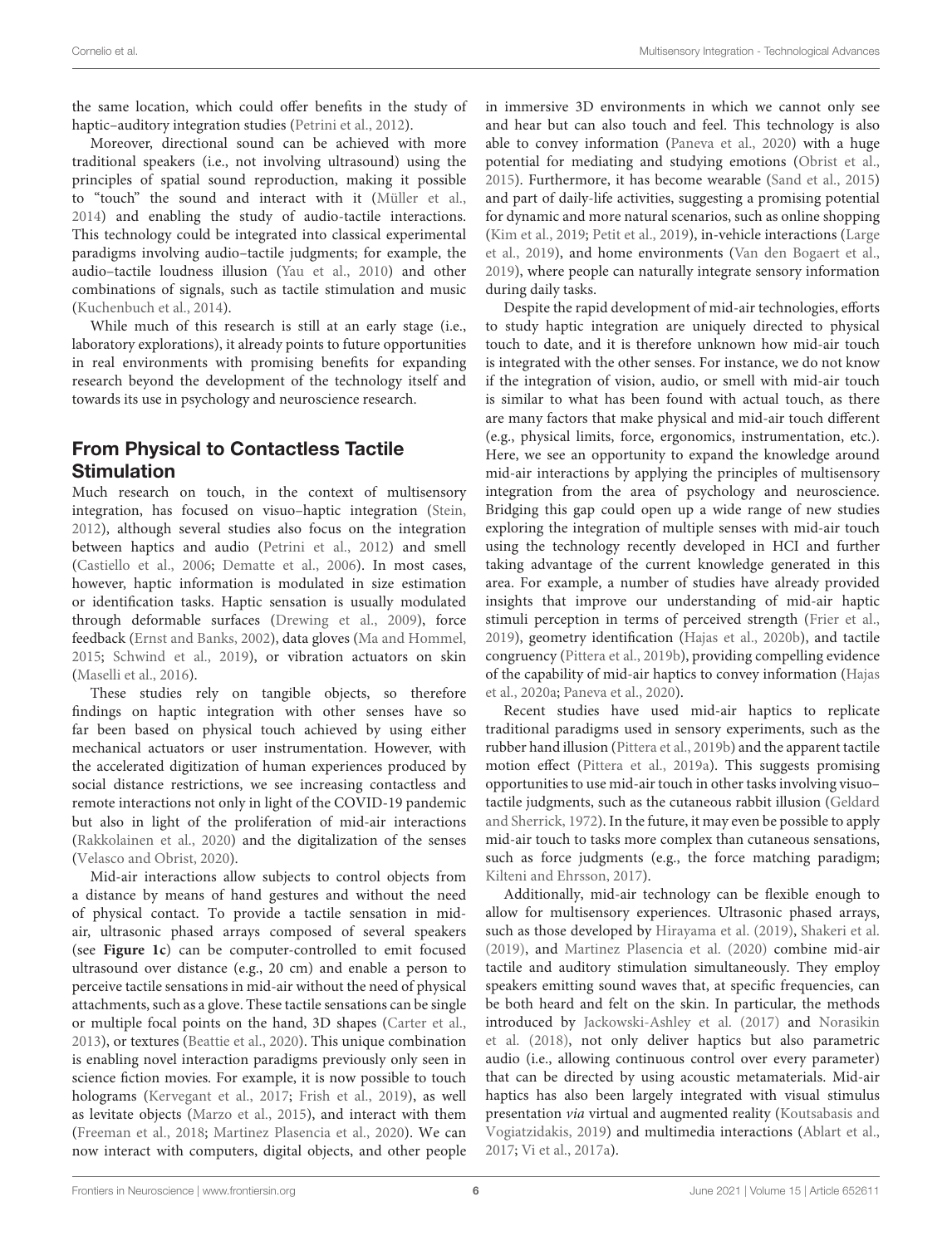While most of the technology described above is still in the development phase, some devices able to provide mid-air haptics are commercially available. For example, STRATOS Explore and STRATOS Inspire are haptics development kits introduced by Ultraleap<sup>[3](#page-6-0)</sup> that are are currently available in the market.

# Emerging Smell Technologies and Olfactory Interfaces

The sense of smell is powerful, and research shows that the human nose has similar abilities to those of many animals [\(Porter et al.,](#page-11-25) [2007;](#page-11-25) [Gilbert,](#page-10-28) [2008\)](#page-10-28). Therefore, the sense of smell has gained increasing attention in augmenting audio– visual experiences [\(Spence,](#page-12-25) [2020\)](#page-12-25). Some studies have explored the integration of smell with vision [\(Gottfried and Dolan,](#page-10-29) [2003;](#page-10-29) [Forscher and Li,](#page-9-23) [2012\)](#page-9-23), audition [\(Seo and Hummel,](#page-12-26) [2011\)](#page-12-26), and taste [\(Dalton et al.,](#page-9-24) [2000;](#page-9-24) [Small and Prescott,](#page-12-27) [2005\)](#page-12-27). Common strategies to modulate and deliver olfactory cues are based on analog methods, such as smelling scented pens and jars of essential oils [\(Hummel et al.,](#page-10-30) [1997;](#page-10-30) [Stewart et al.,](#page-12-28) [2010\)](#page-12-28) that are limited by poor control over the scent stimulus delivery. More sophisticated clinical computer-controlled olfactometers have been employed but can often be bulky, static, and noisy [\(Pfeiffer et al.,](#page-11-26) [2005;](#page-11-26) [Spence,](#page-12-29) [2012\)](#page-12-29).

Novel olfactory interfaces developed by researchers in the field of HCI can overcome some of those challenges. For example, today smell delivery technology, in addition to being precise and controllable [\(Maggioni et al.,](#page-10-31) [2019\)](#page-10-31), has become wearable [\(Yamada et al.,](#page-13-12) [2006\)](#page-13-12), small [\(Risso et al.,](#page-12-30) [2018\)](#page-12-30), and even fashionable [\(Amores and Maes,](#page-9-25) [2017;](#page-9-25) [Wang et al.,](#page-13-2) [2020;](#page-13-2) see **[Figure 1c](#page-2-0)**). This portability can facilitate scent delivery in daily activities outside laboratory settings (e.g., home, work), offering opportunities to study smell stimulation in various contexts, such as longitudinal and field studies. For example, attention ability might differ between lab studies and daily-life settings, which can affect the study results [\(Park and George,](#page-11-27) [2018\)](#page-11-27). Researchers studying the behavior of the sensory system during daily-life activities (e.g., [Sloboda et al.,](#page-12-31) [2001;](#page-12-31) [Low,](#page-10-32) [2006\)](#page-10-32) might benefit from wearable and miniaturized devices that can be easily carried. Some of these devices not only deliver sensory stimuli on demand but also record data that can be stored in a smartphone for further processing and analysis [\(Amores and Maes,](#page-9-25) [2017;](#page-9-25) [Amores et al.,](#page-9-12) [2018\)](#page-9-12).

Furthermore, since wearable scent delivery systems are small and portable, they can easily be integrated with additional multisensory technology and other actuators. For example, [Brooks et al.](#page-9-26) [\(2020\)](#page-9-26) used a wearable smell delivery device attached to a VR headset to show visual stimuli as well. Moreover, [Ranasinghe et al.](#page-12-17) [\(2018\)](#page-12-17) added sensory stimulation, such as wind and thermal feedback to provide a multisensory experience and thus induce a sense of presence. In another example, [Amores](#page-9-25) [and Maes](#page-9-25) [\(2017\)](#page-9-25) and [Amores et al.](#page-9-12) [\(2018\)](#page-9-12) developed a wearable smell delivery system in the form of a necklace that can be combined with a VR headset and sensors to collect physiological data (e.g., EEG, heart rate), suggesting opportunities for using it while sleeping.

One interesting exploration of emerging wearable smell delivery systems is how to deliver scent stimuli which are released based on physiological data from the body, including moods and emotions [\(Tillotson and Andre,](#page-12-32) [2002\)](#page-12-32), brain activity, or respiration [\(Amores et al.,](#page-9-12) [2018\)](#page-9-12). These new olfactory devices make use of advances in sensors (e.g., biometric and wearable sensors) and enable thinking beyond the constraints of unisensory stimulation. For example, wearable scent delivery systems have been used to modulate the perception of temperature [\(Brooks et al.,](#page-9-26) [2020\)](#page-9-26), which can enable the study of multisensory integration involving olfactory and somatosensory signals [\(de la Zerda et al.,](#page-9-27) [2020\)](#page-9-27).

Based on the same principles of directed sound, ultrasound can also be used to control and direct scent stimuli [\(Hasegawa](#page-10-33) [et al.,](#page-10-33) [2018\)](#page-10-33). Current air-based scent delivery devices such as those employing compressed air [\(Dmitrenko et al.,](#page-9-28) [2017\)](#page-9-28), fans [\(Hirota et al.,](#page-10-34) [2013\)](#page-10-34) and vortexes [\(Nakaizumi et al.,](#page-11-28) [2006\)](#page-11-28), allow great control over the temporal and spatial diffusion of scents [\(Maggioni et al.,](#page-10-35) [2020\)](#page-10-35). However, these air-based scent transportation systems produce a turbulent flow that disperses the scents with distance decreasing their intensity. Sound-based smell delivery instead uses acoustic beams that produce more laminar scent flow, suggesting promising additional control over the spatial distribution of scents particularly, thus increasing their intensity.

While these efforts are still in the early exploration stage, they again illustrates how technological advances can enable experimental studies to help advance our understanding of multisensory integration. While it may seem far-fetched and beyond current everyday life experiences, wearable and bodyresponsive technology (e.g., a device that releases a scent based on my heart rate) is in line with growing efforts to design and develop technology that promotes a paradigm shift from human– computer interaction to human–computer integration [\(Mueller](#page-11-29) [et al.,](#page-11-29) [2020\)](#page-11-29)—a future in which technology becomes part of us (e.g., wearing a device that becomes part of my body and responds based on my body's signals). As prior research has shown, the sense of one's own body is highly plastic, with representations of body structure and size particularly sensitive to multisensory influences [\(Longo and Haggard,](#page-10-36) [2012\)](#page-10-36). We are seeing initial efforts, sometimes from an artistic design perspective, to explore smell-based emotionally responsive wearable technology. For example, smell has been shown to influence how we feel about ourselves [\(Tillotson,](#page-12-33) [2017;](#page-12-33) [Amores et al.,](#page-9-12) [2018\)](#page-9-12), affect our body image perception (BIP) [\(Brianza et al.,](#page-9-29) [2019\)](#page-9-29) and support sleep and dreaming [\(Carr et al.,](#page-9-30) [2020\)](#page-9-30). More opportunities around smell can be studied with respect to human sensory perception and integration due to these ongoing technological advances.

# Emerging Gustatory Technologies and Interfaces

Unlike other sensory modalities that can be stimulated externally (e.g., vision, audio, and smell), taste stimulation occurs inside the body, and this can be more complex and invasive. A common area of study is around odor–taste integration [\(Dalton et al.,](#page-9-24) [2000\)](#page-9-24) given the multisensory nature of flavor

<span id="page-6-0"></span><sup>3</sup><https://www.ultraleap.com/haptics/>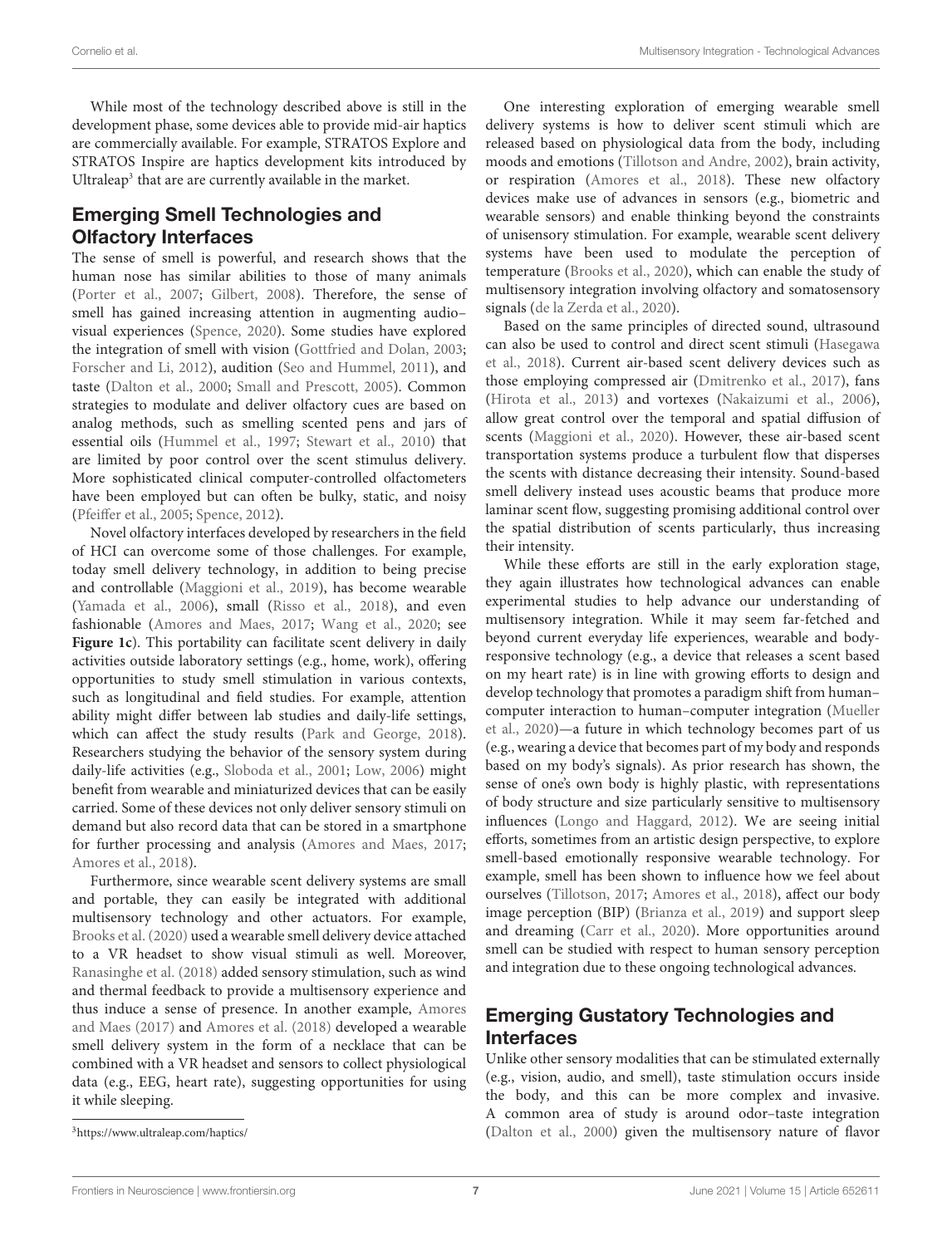perception [\(Prescott,](#page-11-30) [2015\)](#page-11-30). However, since food perception is more broadly considered one of the most multisensory experiences in people's everyday lives [\(Spence,](#page-12-29) [2012\)](#page-12-29), different studies have also explored the integration of taste with vision [\(Ohla et al.,](#page-11-31) [2012\)](#page-11-31), audition [\(Yan and Dando,](#page-13-13) [2015\)](#page-13-13), and touch [\(Humbert and Joel,](#page-10-37) [2012\)](#page-10-37). In most cases, however, gustatory cues have been modulated by changing the concentration of taste stimuli in reaction and detection tasks [\(Overbosch and De Jong,](#page-11-32) [1989\)](#page-11-32). For such tasks, precision is crucial, and while some studies use simple methods, such as glass bottles [\(Pfeiffer et al.,](#page-11-26) [2005\)](#page-11-26), precise taste control stimulation can be achieved through wellestablished gustatometers consisting of either chemical or electric stimulation [\(Ranasinghe and Do,](#page-12-34) [2016;](#page-12-34) [Andersen et al.,](#page-9-31) [2019\)](#page-9-31). However, controlling taste delivery through these methods can be unnaturalistic and is constrained-to-in-lab settings.

Novel interfaces from HCI may represent more naturalistic interactions and enable new contexts for studying the multisensory integration of taste with other senses. For example, mixed reality<sup>[4](#page-7-0)</sup> systems are also employed to modulate the perception of taste in augmented [\(Narumi et al.,](#page-11-33) [2011b;](#page-11-33) [Nishizawa et al.,](#page-11-34) [2016\)](#page-11-34) and virtual reality [\(Huang et al.,](#page-10-6) [2019\)](#page-10-6) suitable for visuo–gustatory interactions in wearable settings. Recent systems have also enabled the combination of multiple senses, for example, involving vision, olfaction, and gustation [\(Narumi et al.,](#page-11-35) [2011a\)](#page-11-35), which can facilitate studying integration beyond pairs of senses. These systems alter the visual attributes (e.g., color) of a seen physical item (e.g., cookie, tea) by means of image processing to vary its flavor perception.

Meanwhile, emerging tongue-mounted interfaces [\(Ranasinghe et al.,](#page-12-35) [2012\)](#page-12-35) do not use physical edible items but are able to produce, to a certain degree, sour, salty, bitter, and sweet sensations by electric and thermal stimulation without using chemical solutions, promising to be user-friendly [\(Ranasinghe and Do,](#page-12-34) [2016\)](#page-12-34). These interfaces can be combined with other sensory modalities as well, such as smell and vision, using common objects for a more natural interaction, such as drinking a cocktail [\(Ranasinghe et al.,](#page-12-36) [2017\)](#page-12-36).

In another example, touch-related devices have enabled the study of taste perception by varying weight sensations [\(Hirose](#page-10-38) [et al.,](#page-10-38) [2015\)](#page-10-38), biting force [\(Iwata et al.,](#page-10-39) [2004\)](#page-10-39), or vibrotactile stimuli [\(Tsutsui et al.,](#page-12-37) [2016\)](#page-12-37) suitable for studying a combination of gustatory and proprioceptive signals. Precise control of taste stimuli quantities can also be achieved through novel food 3D printing techniques [\(Khot et al.,](#page-10-40) [2017;](#page-10-40) [Lin et al.,](#page-10-41) [2020\)](#page-10-41), which permit the design and creation of physical food structures with controllable printing parameters, such as infill pattern and infill density [\(Lin et al.,](#page-10-41) [2020\)](#page-10-41). This control capability could be suitable for customizing and equalizing conditions during multisensory integration experiments; for example, giving the same concentration of taste stimuli across subjects while enabling a more natural taste stimulation (e.g., an actual cookie or chocolate treat), unlike using electrical stimulation [\(Spence et al.,](#page-12-38) [2017\)](#page-12-38), which can be invasive. Many other examples can be seen in the field of HCI for enhancing and modulating taste perception via different senses [e.g., see the work by [Velasco et al.](#page-13-14) [\(2018\)](#page-13-14) for a review of multisensory technology for flavor augmentation].

An emerging approach based on the principles of acoustic levitation is computer-controllable levitating food [\(Vi et al.,](#page-13-7) [2017b\)](#page-13-7). This technology consists of a contactless food delivery system able to deliver food morsels to the user's tongue without the need of pipettes or electrodes. This contactless interaction can be suitable for delivering taste stimuli while maintaining a sterile and clean environment. Unlike electrical stimulation, levitating food techniques offer the possibility to deliver actual food, i.e., multiple morsels simultaneously in 3D, enabling the manipulation of the food's trajectories. This technology has been extended to synchronized integration of levitated food with visual, olfactory, auditory, and tactile stimuli [\(Vi et al.,](#page-13-3) [2020\)](#page-13-3), enabling systematic investigations of multisensory signals around levitated food and eating experiences. For example, with this system, [Vi et al.](#page-13-3) [\(2020\)](#page-13-3) found that perceived intensity, pleasantness, and satisfaction regarding levitating taste stimuli are influenced by different lighting and smell conditions. This approach thus opens up experimentations into new tasting experiences (e.g., molecular gastronomy; [Barham et al.,](#page-9-32) [2010\)](#page-9-32).

The aforesaid new approach can extend the study of multisensory integration in several ways. For example, studies exploring olfactory–gustatory integration can benefit from the multimodal functionalities of this technology. Different mixtures could be created in mid-air by levitating different droplets of different solutions with precision, allowing researchers to dynamically change experimental conditions (e.g., different tastes) while at the same time controlling smell stimulus presentation in terms of time (precise control of delivery duration) and location (directional delivery toward the subject's nose). Additionally, since levitated food does not involve physical actuators, this could facilitate its implementation within VR environments (e.g., in visuo–gustatory interactions), avoiding the need to track additional elements (e.g., the subject's hands, spoons) [\(Arnold et al.,](#page-9-33) [2018\)](#page-9-33). Finally, levitating food approaches can also facilitate the study of multisensory spatial interactions, given that food stimuli can be delivered to the subject's mouth from different locations.

The multimodal properties of these new gustatory technologies and interfaces can be applied to classical paradigms used in the study of multisensory integration, for example, in studies involving gustatory and olfactory interactions, such as odor–taste learning [\(Small and Green,](#page-12-39) [2012\)](#page-12-39) or involving gustatory and auditory interactions, such as the sonic chip paradigm [\(Spence,](#page-12-40) [2015\)](#page-12-40). Overall, the technology described in this section is opening up a wide range of opportunities not only in multisensory integration research but also in the context of eating and human–food interaction [\(Velasco and Obrist,](#page-13-15) [2021\)](#page-13-15).

# DISCUSSION, CONCLUSION, AND FUTURE RESEARCH

The aim of this review was to reflect upon the opportunities that advances in multisensory technology can provide for the study of multisensory integration. We have exemplified how researchers in the field of multisensory integration

<span id="page-7-0"></span><sup>&</sup>lt;sup>4</sup>"Mixed reality is the merging of real and virtual worlds to produce new environments and visualizations, where physical and digital objects co-exist and interact in real time." [\(Milgram and Kishino,](#page-11-36) [1994\)](#page-11-36).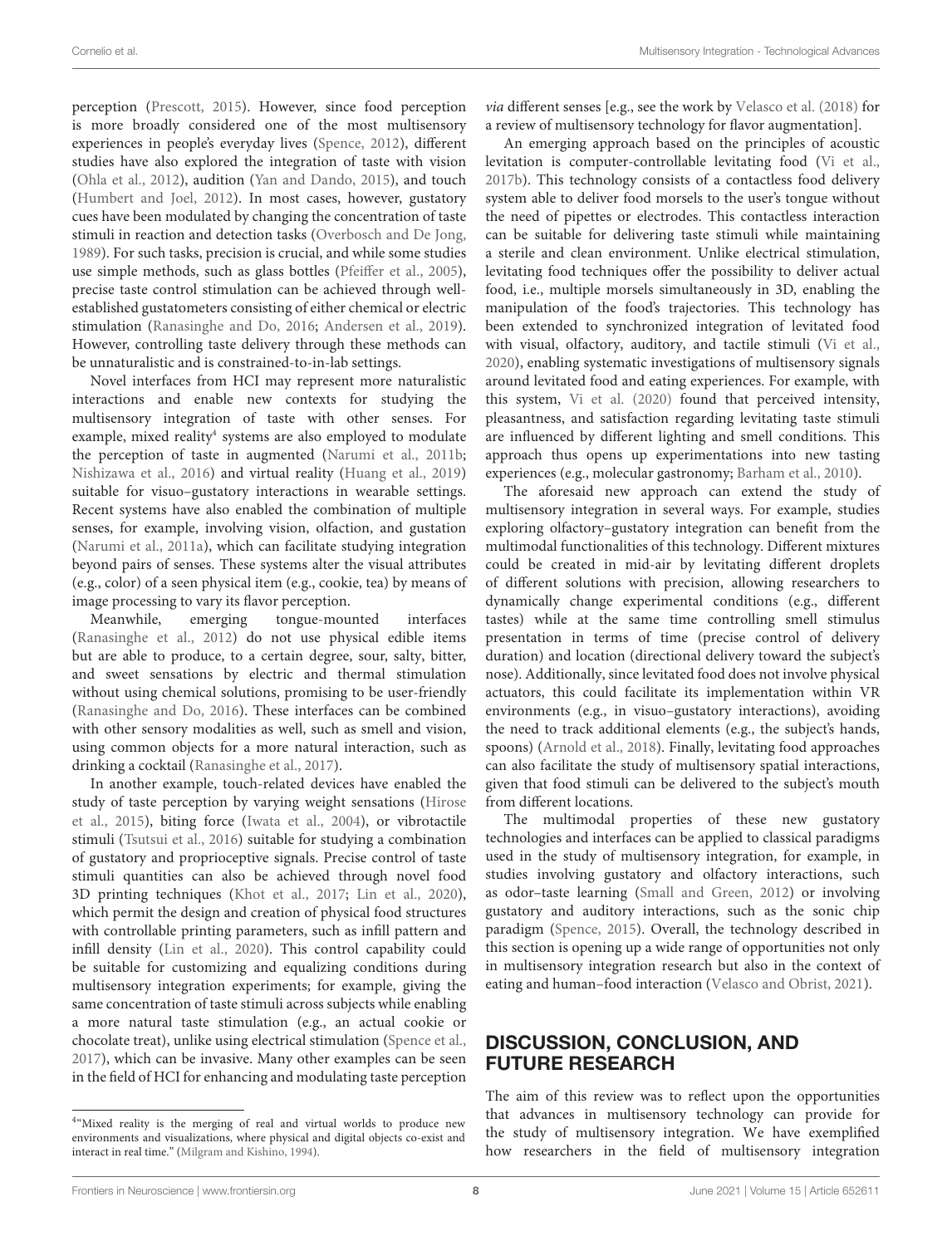could derive inspiration and benefit from novel emerging technologies for visual, auditory, tactile, and also olfactory and gustatory stimulation. Apart from describing the level of control that new interfaces and devices offer, we have highlighted some of the new flexibility such technologies provide, such as how the different senses can be stimulated simultaneously and how the study of multisensory integration can be moved beyond the laboratory into more naturalistic and newly created settings, including physical/real and digital/virtual worlds.

While multisensory technology is advancing and revealing new opportunities for the study of multisensory integration, a major issue we would like to highlight is how responsibility is shared between humans and technology. Computing systems today have become ubiquitous and increasingly digital. An example of this is the evolution from human–computer interaction—a stimulus–response interplay between humans and technology [\(Hornbæk and Oulasvirta,](#page-10-42) [2017\)](#page-10-42)—towards human– computer integration [\(Mueller et al.,](#page-11-29) [2020\)](#page-11-29)—a symbiosis in which humans and software act with autonomy [\(Farooq and](#page-9-5) [Grudin,](#page-9-5) [2016\)](#page-9-5). For example, multisensory technology becomes more connected to our body, emotions, and actions since sensors can be worn that allow mobile interactions [\(Wang](#page-13-2) [et al.,](#page-13-2) [2020\)](#page-13-2). Responses from systems are mediated by the user's biological responses and emotional states [\(Amores and](#page-9-25) [Maes,](#page-9-25) [2017\)](#page-9-25). Virtual environments allow one to embody virtual avatars, thus creating the feeling of body ownership and the sense of presence (i.e., the feeling of being there), with realistic environments no longer limited to audio– visual experiences but also including touch [\(Sand et al.,](#page-12-22) [2015\)](#page-12-22), smell [\(Ranasinghe et al.,](#page-12-17) [2018\)](#page-12-17), and taste experiences [\(Narumi et al.,](#page-11-33) [2011b\)](#page-11-33).

This increased symbiosis between humans and technology [\(Cross and Ramsey,](#page-9-34) [2020\)](#page-9-34) leads to the challenge of a shared "agency" between humans and digital systems. Agency or, more precisely, the sense of agency (SoA) is crucial in our interaction with technology and refers to the feeling of "I did that" as opposed to "the system did that," supporting a feeling of being in control [\(Haggard,](#page-10-1) [2017\)](#page-10-1). The SoA arises through a combination of internal motoric signals and sensory evidence about our own actions and their effects [\(Moore et al.,](#page-11-37) [2009\)](#page-11-37). Therefore, increasing sensory evidence by giving the subjects multisensory cues during interactions can make technology users more aware of their actions and the consequences of these, thus promoting a feeling of responsibility [\(Haggard and Tsakiris,](#page-10-43) [2009\)](#page-10-43). Since recent technology posits the user in environments that are not fully real (e.g., virtual or augmented) and where users' actions are sometimes influenced (e.g., autocompletion predictors) or even automated (e.g., autonomous driving), multisensory signals can help the users to feel agency during the interaction with technology, even though they are not the agent of the action [\(Banakou and Slater,](#page-9-35) [2014\)](#page-9-35). Emerging research is examining how to improve the SoA during human–computer interaction, for example, by exploring motor actuation without diminishing the SoA [\(Kasahara et al.,](#page-10-44) [2019\)](#page-10-44), exploring appropriate levels of automation [\(Berberian et al.,](#page-9-36) [2012\)](#page-9-36), or exploring how the

SoA can be improved through olfactory interfaces [\(Cornelio](#page-9-37) [et al.,](#page-9-37) [2020\)](#page-9-37). Despite such efforts, it has been suggested that "the cognitive coupling between human and machine remains difficult to achieve" [\(Berberian,](#page-9-38) [2019\)](#page-9-38), so therefore further research is needed. However, in light of this review, we argue that, in a digital world in which users can see, hear, smell, touch, and taste just like they do it in the real world, it can provide the sensory signals that they need to selfattribute events, thus facilitating the agency delegation between humans and systems.

In summary, we believe that the SoA is a key concept that may become increasingly important to consider in the study of multisensory integration especially when moving from laboratory to real-world environments. Despite the astonishing technological progress, it is worth acknowledging that some of the technologies—interfaces and devices—described in this review are still in the development phase, and although their principles are possible in theory and often demonstrated in proofs-of-concepts, more testing is needed. Additionally, some of the devices discussed in our review lack studies with human participants. For example, the volumetric displays illustrated in **[Figure 1c](#page-2-0)** have only been tested in laboratory settings with no further exploration of areas in which they could be useful (e.g., psychophysics studies). This highlights the main motivation underlying our review – to make researchers aware of these emerging technological opportunities for studying multisensory integration. While technological feasibility has been demonstrated, there is a lack of understanding of how these new devices can benefit the study of human sensory systems. We hope that this review sparks interest and curiosity among those working in other fields and opens up mutually beneficial research avenues to advance both engineering and computing and our understanding of the human sensory systems. Indeed, we believe that strengthening the collaborations between psychology, neuroscience, and HCI, maybe prove to be fruitful for the study of multisensory integration.

Bringing these disciplines closer together may benefit the study of multisensory integration in a reciprocal fashion, that is, new technologies can easily be adapted to classical experimental paradigms used in neuroscience research. Similarly, principles and theories emerging from neuroscience research that have provided evidence of how the human sensory system works can be used to develop new technologies, contributing to a more accurate human–computer integration symbiosis.

# AUTHOR CONTRIBUTIONS

All authors listed have made a substantial, direct and intellectual contribution to the work, and approved it for publication.

# FUNDING

This work was funded by the European Research Council (ERC) under the European Unions Horizon 2020 Research and Innovation Program under Grant No: 638605.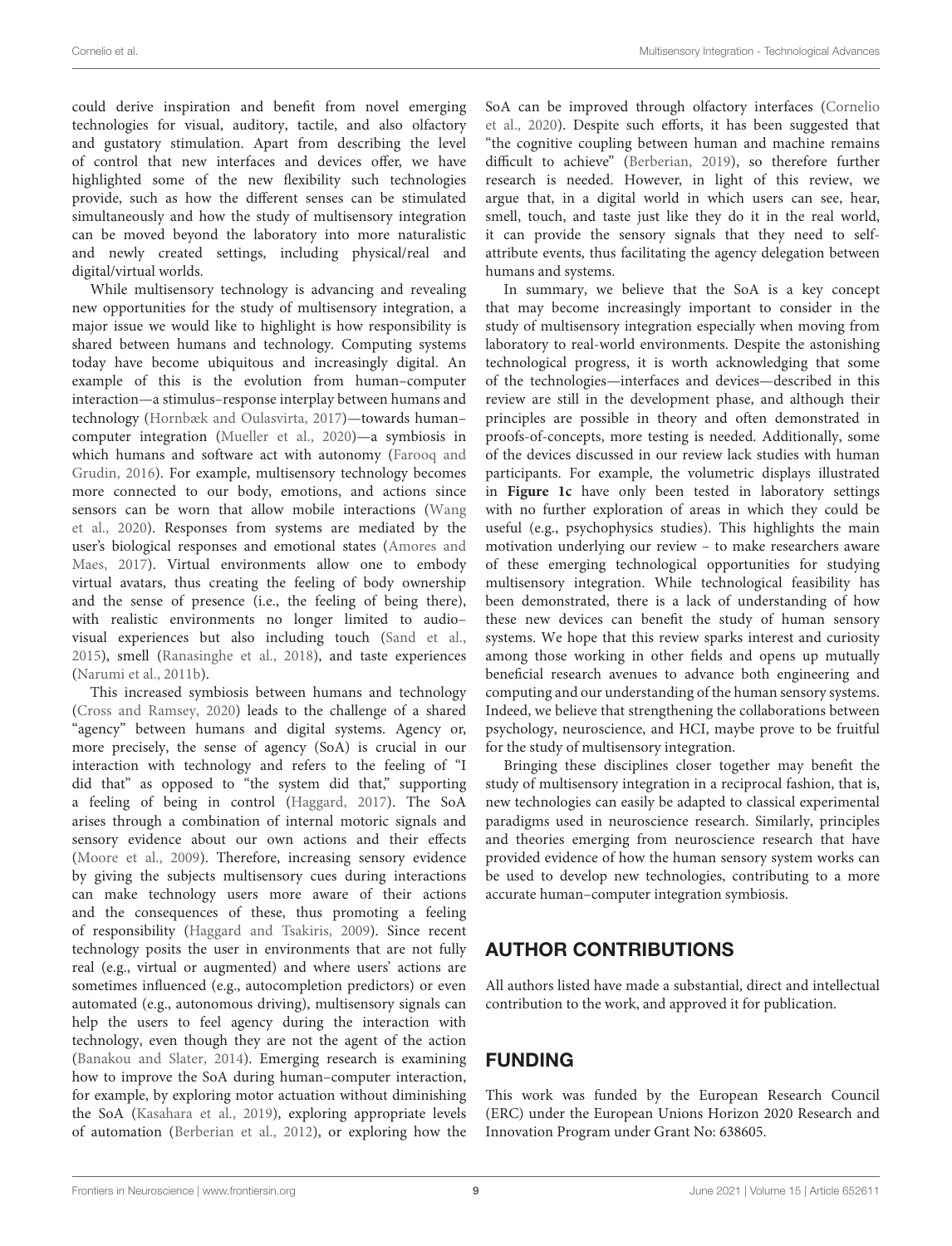## **REFERENCES**

- <span id="page-9-22"></span>Ablart, D., Velasco, C., and Obrist, M. (2017). "Integrating mid-air haptics into movie experiences," in Proceedings of the 2017 ACM International Conference on Interactive Experiences for TV and Online Video, (New York NY), [doi:](https://doi.org/10.1145/3077548.3077551) [10.1145/3077548.3077551](https://doi.org/10.1145/3077548.3077551)
- <span id="page-9-12"></span>Amores, J., Hernandez, J., Dementyev, A., Wang, X., and Maes, P. (2018). "Bioessence: a wearable olfactory display that monitors cardio-respiratory information to support mental wellbeing," in Proceedings of the 2018 40th Annual International Conference of the IEEE Engineering in Medicine and Biology Society (EMBC), IEEE, (Honolulu, HI), [doi: 10.1109/EMBC.2018.](https://doi.org/10.1109/EMBC.2018.8513221) [8513221](https://doi.org/10.1109/EMBC.2018.8513221)
- <span id="page-9-25"></span>Amores, J., and Maes, P. (2017). "Essence: Olfactory interfaces for unconscious influence of mood and cognitive performance," in Proceedings of the 2017 CHI conference on human factors in computing systems, (Denver, CO), [doi: 10.1145/](https://doi.org/10.1145/3025453.3026004) [3025453.3026004](https://doi.org/10.1145/3025453.3026004)
- <span id="page-9-31"></span>Andersen, C. A., Alfine, L., Ohla, K., and Höchenberger, R. (2019). A new gustometer: template for the construction of a portable and modular stimulator for taste and lingual touch. Behav. Res. 51, 2733–2747. [doi: 10.3758/s13428-018-](https://doi.org/10.3758/s13428-018-1145-1) [1145-1](https://doi.org/10.3758/s13428-018-1145-1)
- <span id="page-9-33"></span>Arnold, P., Khot, R. A., and Mueller, F. F. (2018). "You better eat to survive" exploring cooperative eating in virtual reality games," in Proceedings of the Twelfth International Conference on Tangible, Embedded, and Embodied Interaction, (New York NY), [doi: 10.1145/3173225.3173238](https://doi.org/10.1145/3173225.3173238)
- <span id="page-9-14"></span>Azmandian, M., Hancock, M., Benko, H., Ofek, E., and Wilson, A. D. (2016). "Haptic retargeting: Dynamic repurposing of passive haptics for enhanced virtual reality experiences," in Proceedings of the 2016 chi conference on human factors in computing systems, (San Jose, CA), [doi: 10.1145/2858036.28](https://doi.org/10.1145/2858036.2858226) [58226](https://doi.org/10.1145/2858036.2858226)
- <span id="page-9-35"></span>Banakou, D., and Slater, M. (2014). Body ownership causes illusory self-attribution of speaking and influences subsequent real speaking. Proc. Natl. Acad. Sci.U.S.A. 111, 17678–17683. [doi: 10.1073/pnas.1414936111](https://doi.org/10.1073/pnas.1414936111)
- <span id="page-9-32"></span>Barham, P., Skibsted, L. H., Bredie, W. L., Bom Frøst, M., Møller, P., Risbo, J., et al. (2010). Molecular gastronomy: a new emerging scientific discipline. Chem. Rev. 110, 2313–2365. [doi: 10.1021/cr900105w](https://doi.org/10.1021/cr900105w)
- <span id="page-9-18"></span>Battaglia, P. W., Jacobs, R. A., and Aslin, R. N. (2003). Bayesian integration of visual and auditory signals for spatial localization. Josa 20, 1391–1397. [doi:](https://doi.org/10.1364/JOSAA.20.001391) [10.1364/JOSAA.20.001391](https://doi.org/10.1364/JOSAA.20.001391)
- <span id="page-9-21"></span>Beattie, D., Frier, W., Georgiou, O., Long, B., and Ablart, D. (2020). "Incorporating the Perception of Visual Roughness into the Design of Mid-Air Haptic Textures," in Proceedings of the ACM Symposium on Applied Perception 2020, (New York NY), [doi: 10.1145/3385955.3407927](https://doi.org/10.1145/3385955.3407927)
- <span id="page-9-38"></span>Berberian, B. (2019). Man-Machine teaming: a problem of Agency. IFAC PapersOnLine 51, 118–123. [doi: 10.1016/j.ifacol.2019.01.049](https://doi.org/10.1016/j.ifacol.2019.01.049)
- <span id="page-9-36"></span>Berberian, B., Sarrazin, J.-C., Le Blaye, P., and Haggard, P. (2012). Automation technology and sense of control: a window on human agency. PLoS One 7:e34075. [doi: 10.1371/journal.pone.0034075](https://doi.org/10.1371/journal.pone.0034075)
- <span id="page-9-29"></span>Brianza, G., Tajadura-Jiménez, A., Maggioni, E., Pittera, D., Bianchi-Berthouze, N., and Obrist, M. (2019). "As light as your scent: effects of smell and sound on body image perception," in IFIP Conference on Human–Computer Interaction, eds D. Lamas, F. Loizides, L. Nacke, H. Petrie, M. Winckler, and P. Zaphiris (Cham: Springer), [doi: 10.1007/978-3-030-29390-1\\_10](https://doi.org/10.1007/978-3-030-29390-1_10)
- <span id="page-9-26"></span>Brooks, J., Nagels, S., and Lopes, P. (2020). "Trigeminal-based temperature illusions," in Proceedings of the 2020 CHI Conference on Human Factors in Computing Systems, (New York NY), [doi: 10.1145/3313831.3376806](https://doi.org/10.1145/3313831.3376806)
- <span id="page-9-10"></span>Burns, J. K., and Blohm, G. (2010). Multi-sensory weights depend on contextual noise in reference frame transformations. Front. Hum. Neurosci. 4:221. [doi:](https://doi.org/10.3389/fnhum.2010.00221) [10.3389/fnhum.2010.00221](https://doi.org/10.3389/fnhum.2010.00221)
- <span id="page-9-30"></span>Carr, M., Haar, A., Amores, J., Lopes, P., Bernal, G., Vega, T., et al. (2020). Dream engineering: simulating worlds through sensory stimulation. Conscious. Cogn. 83, 102955. [doi: 10.1016/j.concog.2020.102955](https://doi.org/10.1016/j.concog.2020.102955)
- <span id="page-9-11"></span>Carter, T., Seah, S. A., Long, B., Drinkwater, B., and Subramanian, S. (2013). "UltraHaptics: multi-point mid-air haptic feedback for touch surfaces," in Proceedings of the 26th annual ACM symposium on User interface software and technology, (New York NY), [doi: 10.1145/2501988.2502018](https://doi.org/10.1145/2501988.2502018)
- <span id="page-9-19"></span>Castiello, U., Zucco, G. M., Parma, V., Ansuini, C., and Tirindelli, R. (2006). Crossmodal interactions between olfaction and vision when grasping. Chemical senses 31, 665–671. [doi: 10.1093/chemse/bjl007](https://doi.org/10.1093/chemse/bjl007)
- <span id="page-9-17"></span>Cellini, C., Kaim, L., and Drewing, K. (2013). "Visual and haptic integration in the estimation of softness of deformable objects. Iperception 4, 516–531. [doi:](https://doi.org/10.1068/i0598) [10.1068/i0598](https://doi.org/10.1068/i0598)
- <span id="page-9-6"></span>Chen, Y.-C., and Spence, C. (2017). Assessing the role of the 'unity assumption'on multisensory integration: a review. Front. Psychol. 8:445. [doi: 10.3389/fpsyg.](https://doi.org/10.3389/fpsyg.2017.00445) [2017.00445](https://doi.org/10.3389/fpsyg.2017.00445)
- <span id="page-9-15"></span>Cheng, L.-P., Ofek, E., Holz, C., Benko, H., and Wilson, A. D. (2017). "Sparse haptic proxy: touch feedback in virtual environments using a general passive prop," in Proceedings of the 2017 CHI Conference on Human Factors in Computing Systems, (New York NY), [doi: 10.1145/3025453.3025753](https://doi.org/10.1145/3025453.3025753)
- <span id="page-9-2"></span>Colonius, H., and Diederich, A. (2017). Measuring multisensory integration: from reaction times to spike counts. Sci Rep. 7:3023. [doi: 10.1038/s41598-017-](https://doi.org/10.1038/s41598-017-03219-5) [03219-5](https://doi.org/10.1038/s41598-017-03219-5)
- <span id="page-9-3"></span>Colonius, H., and Diederich, A. (2020). Formal models and quantitative measures of multisensory integration: a selective overview. Eur. J. Neurosci. 51, 1161– 1178. [doi: 10.1111/ejn.13813](https://doi.org/10.1111/ejn.13813)
- <span id="page-9-37"></span>Cornelio, P., Maggioni, E., Brianza, G., Subramanian, S., and Obrist, M. (2020). "SmellControl: the study of sense of agency in smell," in Proceedings of the 2020 International Conference on Multimodal Interaction, (New York NY), [doi: 10.1145/3382507.3418810](https://doi.org/10.1145/3382507.3418810)
- <span id="page-9-34"></span>Cross, E. S., and Ramsey, R. (2020). Mind meets machine: towards a cognitive science of human–machine interactions. Trends Cogn. Sci. 25, 200–212. [doi:](https://doi.org/10.1016/j.tics.2020.11.009) [10.1016/j.tics.2020.11.009](https://doi.org/10.1016/j.tics.2020.11.009)
- <span id="page-9-24"></span>Dalton, P., Doolittle, N., Nagata, H., and Breslin, P. (2000). The merging of the senses: integration of subthreshold taste and smell. Nat. Neurosci. 3, 431–432. [doi: 10.1038/74797](https://doi.org/10.1038/74797)
- <span id="page-9-27"></span>de la Zerda, S. H., Netser, S., Magalnik, H., Briller, M., Marzan, D., Glatt, S., et al. (2020). Social recognition in rats and mice requires integration of olfactory, somatosensory and auditory cues.  $bioRxiv[Preprint]$  [doi: 10.1101/2020.05.05.](https://doi.org/10.1101/2020.05.05.078139) [078139](https://doi.org/10.1101/2020.05.05.078139)
- <span id="page-9-20"></span>Dematte, M. L., Sanabria, D., Sugarman, R., and Spence, C. (2006). Cross-modal interactions between olfaction and touch. Chem. Sens. 31, 291–300. [doi: 10.](https://doi.org/10.1093/chemse/bjj031) [1093/chemse/bjj031](https://doi.org/10.1093/chemse/bjj031)
- <span id="page-9-13"></span>Deneve, S., and Pouget, A. (2004). Bayesian multisensory integration and crossmodal spatial links. J. Physiol. Paris 98, 249–258. [doi: 10.1016/j.jphysparis.2004.](https://doi.org/10.1016/j.jphysparis.2004.03.011) [03.011](https://doi.org/10.1016/j.jphysparis.2004.03.011)
- <span id="page-9-0"></span>Diederich, A., and Colonius, H. (2004). Bimodal and trimodal multisensory enhancement: effects of stimulus onset and intensity on reaction time. Percept. Psychophys. 66, 1388–1404. [doi: 10.3758/BF03195006](https://doi.org/10.3758/BF03195006)
- <span id="page-9-4"></span>Dix, A., Dix, A. J., Finlay, J., Abowd, G. D., and Beale, R. (2004). Human–Computer Interaction. London: Pearson.
- <span id="page-9-28"></span>Dmitrenko, D., Maggioni, E., and Obrist, M. (2017). "OSpace: towards a systematic exploration of olfactory interaction spaces," in Proceedings of the 2017 ACM International Conference on Interactive Surfaces and Spaces, (New York NY), [doi: 10.1145/3132272.3134121](https://doi.org/10.1145/3132272.3134121)
- <span id="page-9-16"></span>Drewing, K., Ramisch, A., and Bayer, F. (2009). "Haptic, visual and visuo-haptic softness judgments for objects with deformable surfaces," in World Haptics 2009-Third Joint EuroHaptics conference and Symposium on Haptic Interfaces for Virtual Environment and Teleoperator Systems, IEEE, (Salt Lake City, UT), [doi: 10.1109/WHC.2009.4810828](https://doi.org/10.1109/WHC.2009.4810828)
- <span id="page-9-7"></span>Ernst, M. O., and Banks, M. S. (2002). Humans integrate visual and haptic information in a statistically optimal fashion. Nature 415, 429–433. [doi: 10.](https://doi.org/10.1038/415429a) [1038/415429a](https://doi.org/10.1038/415429a)
- <span id="page-9-8"></span>Ernst, M. O., and Bülthoff, H. H. (2004). Merging the senses into a robust percept. Trends Cogn. Sci. 8, 162–169. [doi: 10.1016/j.tics.2004.02.002](https://doi.org/10.1016/j.tics.2004.02.002)
- <span id="page-9-5"></span>Farooq, U., and Grudin, J. (2016). Human-computer integration. Interactions 23, 26–32. [doi: 10.1145/3001896](https://doi.org/10.1145/3001896)
- <span id="page-9-1"></span>Feldman, J. I., Dunham, K., Cassidy, M., Wallace, M. T., Liu, Y., and Woynaroski, T. G. (2018). Audiovisual multisensory integration in individuals with autism spectrum disorder: a systematic review and meta-analysis. Neurosci. Biobehav. Rev. 95, 220–234. [doi: 10.1016/j.neubiorev.2018.](https://doi.org/10.1016/j.neubiorev.2018.09.020) [09.020](https://doi.org/10.1016/j.neubiorev.2018.09.020)
- <span id="page-9-9"></span>Fetsch, C. R., Pouget, A., DeAngelis, G. C., and Angelaki, D. E. (2012). Neural correlates of reliability-based cue weighting during multisensory integration. Nat. Neurosci. 15, 146–154. [doi: 10.1038/nn.2983](https://doi.org/10.1038/nn.2983)
- <span id="page-9-23"></span>Forscher, E. C., and Li, W. (2012). Hemispheric asymmetry and visuo-olfactory integration in perceiving subthreshold (micro) fearful expressions. J. Neurosci. 32, 2159–2165. [doi: 10.1523/JNEUROSCI.5094-11.2012](https://doi.org/10.1523/JNEUROSCI.5094-11.2012)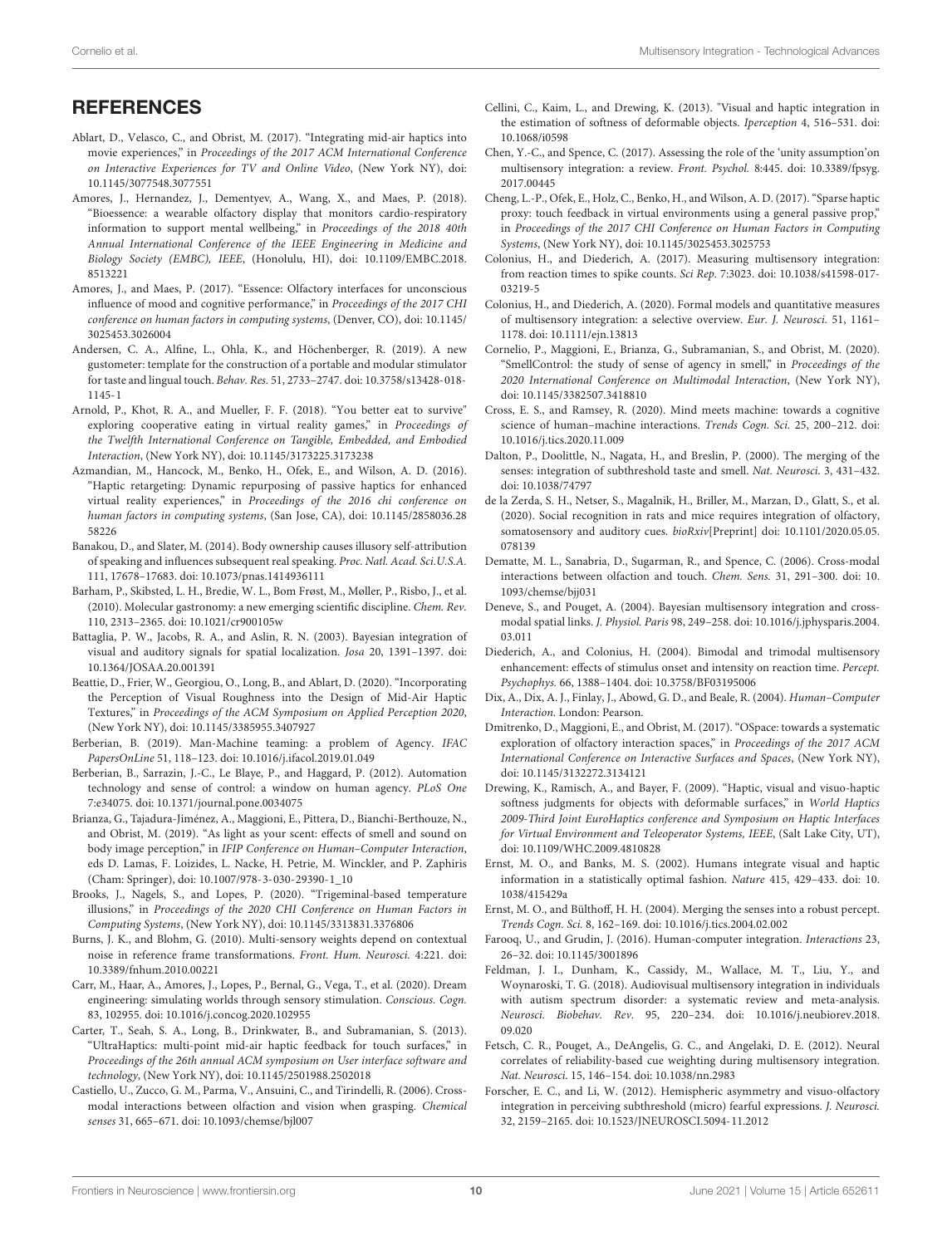- <span id="page-10-19"></span>Freeman, E., Williamson, J., Subramanian, S., and Brewster, S. (2018). "Pointand-shake: selecting from levitating object displays," in Proceedings of the 2018 CHI Conference on Human Factors in Computing Systems, (New York NY), [doi: 10.1145/3173574.3173592](https://doi.org/10.1145/3173574.3173592)
- <span id="page-10-22"></span>Frier, W., Pittera, D., Ablart, D., Obrist, M., and Subramanian, S. (2019). "Sampling strategy for ultrasonic mid-air haptics," in Proceedings of the 2019 CHI Conference on Human Factors in Computing Systems, (New York NY), [doi:](https://doi.org/10.1145/3290605.3300351) [10.1145/3290605.3300351](https://doi.org/10.1145/3290605.3300351)
- <span id="page-10-18"></span>Frish, S., Maksymenko, M., Frier, W., Corenthy, L., and Georgiou, O. (2019). "Midair haptic bio-holograms in mixed reality," in Proceedings of the 2019 IEEE International Symposium on Mixed and Augmented Reality Adjunct (ISMAR-Adjunct), IEEE, (Beijing), [doi: 10.1109/ISMAR-Adjunct.2019.00-14](https://doi.org/10.1109/ISMAR-Adjunct.2019.00-14)
- <span id="page-10-12"></span>Fujisaki, W., Shimojo, S., Kashino, M., and Nishida, S. Y. (2004). Recalibration of audiovisual simultaneity. Nat. Neurosci. 7, 773–778. [doi: 10.1038/nn1268](https://doi.org/10.1038/nn1268)
- <span id="page-10-4"></span>Gallagher, M., and Ferrè, E. R. (2018). Cybersickness: a multisensory integration perspective. Multisens. Res. 31, 645–674. [doi: 10.1163/22134808-20181293](https://doi.org/10.1163/22134808-20181293)
- <span id="page-10-25"></span>Geldard, F. A., and Sherrick, C. E. (1972). The cutaneous" rabbit": a perceptual illusion. Science 178, 178–179. [doi: 10.1126/science.178.4057.178](https://doi.org/10.1126/science.178.4057.178)
- <span id="page-10-3"></span>Gentilucci, M., and Cattaneo, L. (2005). Automatic audiovisual integration in speech perception. Exp. Brain Res. 167, 66–75. [doi: 10.1007/s00221-005-0008-z](https://doi.org/10.1007/s00221-005-0008-z)
- <span id="page-10-28"></span>Gilbert, A. N. (2008). What the Nose knows: the Science of Scent in Everyday Life. New York NY: Crown Publishers.
- <span id="page-10-29"></span>Gottfried, J. A., and Dolan, R. J. (2003). The nose smells what the eye sees: crossmodal visual facilitation of human olfactory perception. Neuron 39, 375– 386. [doi: 10.1016/S0896-6273\(03\)00392-1](https://doi.org/10.1016/S0896-6273(03)00392-1)
- <span id="page-10-13"></span>Graham, T. J., Magnusson, T., Rajguru, C., Yazdan, A. P., Jacobs, A., and Memoli, G. (2019). "Composing spatial soundscapes using acoustic metasurfaces," in Proceedings of the 14th International Audio Mostly Conference: A Journey in Sound, (New York NY), [doi: 10.1145/3356590.3356607](https://doi.org/10.1145/3356590.3356607)
- <span id="page-10-10"></span>Gu, Y., Watkins, P. V., Angelaki, D. E., and DeAngelis, G. C. (2006). Visual and nonvisual contributions to three-dimensional heading selectivity in the medial superior temporal area. J. Neurosci. 26, 73–85. [doi: 10.1523/JNEUROSCI.2356-](https://doi.org/10.1523/JNEUROSCI.2356-05.2006) [05.2006](https://doi.org/10.1523/JNEUROSCI.2356-05.2006)
- <span id="page-10-1"></span>Haggard, P. (2017). Sense of agency in the human brain. Nat. Rev. Neurosci. 18:196. [doi: 10.1038/nrn.2017.14](https://doi.org/10.1038/nrn.2017.14)
- <span id="page-10-43"></span>Haggard, P., and Tsakiris, M. (2009). The experience of agency: Feelings, judgments, and responsibility. Curr. Direct. Psychol. Sci. 18, 242–246. [doi: 10.](https://doi.org/10.1111/j.1467-8721.2009.01644.x) [1111/j.1467-8721.2009.01644.x](https://doi.org/10.1111/j.1467-8721.2009.01644.x)
- <span id="page-10-24"></span>Hajas, D., Ablart, D., Schneider, O., and Obrist, M. (2020a). I can feel it moving: science communicators talking about the potential of mid-air haptics. Front. Comput. Sci. 2:534974. [doi: 10.3389/fcomp.2020.534974](https://doi.org/10.3389/fcomp.2020.534974)
- <span id="page-10-23"></span>Hajas, D., Pittera, D., Nasce, A., Georgiou, O., and Obrist, M. (2020b). Mid-air haptic rendering of 2d geometric shapes with a dynamic tactile pointer. Proc. IEEE Trans. Haptics 13, 806–817. [doi: 10.1109/TOH.2020.2966445](https://doi.org/10.1109/TOH.2020.2966445)
- <span id="page-10-8"></span>Hardy, A. C. (1920). A study of the persistence of vision. Proc. Natl Acad. Sci. U.S.A. 6:221. [doi: 10.1073/pnas.6.4.221](https://doi.org/10.1073/pnas.6.4.221)
- <span id="page-10-33"></span>Hasegawa, K., Qiu, L., and Shinoda, H. (2018). Midair ultrasound fragrance rendering. IEEE Trans. Vis. Comp. Grap. 24, 1477–1485. [doi: 10.1109/TVCG.](https://doi.org/10.1109/TVCG.2018.2794118) [2018.2794118](https://doi.org/10.1109/TVCG.2018.2794118)
- <span id="page-10-2"></span>Hirayama, R., Plasencia, D. M., Masuda, N., and Subramanian, S. (2019). A volumetric display for visual, tactile and audio presentation using acoustic trapping. Nature 575, 320–323. [doi: 10.1038/s41586-019-1739-5](https://doi.org/10.1038/s41586-019-1739-5)
- <span id="page-10-38"></span>Hirose, M., Iwazaki, K., Nojiri, K., Takeda, M., Sugiura, Y., and Inami, M. (2015). "Gravitamine spice: a system that changes the perception of eating through virtual weight sensation," in Proceedings of the 6th Augmented Human International Conference, (New York NY), [doi: 10.1145/2735711.2735795](https://doi.org/10.1145/2735711.2735795)
- <span id="page-10-34"></span>Hirota, K., Ito, Y., Amemiya, T., and Ikei, Y. (2013). "Presentation of odor in multisensory theater," in International Conference on Virtual, Augmented and Mixed Reality, ed. R. Shumaker (Berlin: Springer), [doi: 10.1007/978-3-642-39420-1\\_39](https://doi.org/10.1007/978-3-642-39420-1_39)
- <span id="page-10-42"></span>Hornbæk, K., and Oulasvirta, A. (2017). "What is interaction?," in Proceedings of the 2017 CHI Conference on Human Factors in Computing Systems, (New York NY), [doi: 10.1145/3025453.3025765](https://doi.org/10.1145/3025453.3025765)
- <span id="page-10-6"></span>Huang, F., Huang, J., and Wan, X. (2019). Influence of virtual color on taste: Multisensory integration between virtual and real worlds. Comp. Hum. Behav. 95, 168–174. [doi: 10.1016/j.chb.2019.01.027](https://doi.org/10.1016/j.chb.2019.01.027)
- <span id="page-10-37"></span>Humbert, I. A., and Joel, S. (2012). Tactile, gustatory, and visual biofeedback stimuli modulate neural substrates of deglutition. Neuroimage 59, 1485–1490. [doi: 10.1016/j.neuroimage.2011.08.022](https://doi.org/10.1016/j.neuroimage.2011.08.022)
- <span id="page-10-30"></span>Hummel, T., Sekinger, B., Wolf, S. R., Pauli, E., and Kobal, G. (1997). 'Sniffin'sticks': olfactory performance assessed by the combined testing of odor identification,

odor discrimination and olfactory threshold. Chem. Sens. 22, 39–52. [doi: 10.](https://doi.org/10.1093/chemse/22.1.39) [1093/chemse/22.1.39](https://doi.org/10.1093/chemse/22.1.39)

- <span id="page-10-39"></span>Iwata, H., Yano, H., Uemura, T., and Moriya, T. (2004). "Food simulator: a haptic interface for biting," in Proceedings of the IEEE Virtual Reality 2004, IEEE, (Chicago, IL), [doi: 10.1109/VR.2004.1310055](https://doi.org/10.1109/VR.2004.1310055)
- <span id="page-10-14"></span>Jackowski-Ashley, L., Memoli, G., Caleap, M., Slack, N., Drinkwater, B. W., and Subramanian, S. (2017). "Haptics and directional audio using acoustic metasurfaces," in Proceedings of the 2017 ACM International Conference on Interactive Surfaces and Spaces, (New York NY), [doi: 10.1145/3132272.3132285](https://doi.org/10.1145/3132272.3132285)
- <span id="page-10-44"></span>Kasahara, S., Nishida, J., and Lopes, P. (2019). "Preemptive action: accelerating human reaction using electrical muscle stimulation without compromising agency," in Proceedings of the 2019 CHI Conference on Human Factors in Computing Systems, (New York NY).
- <span id="page-10-17"></span>Kervegant, C., Raymond, F., Graeff, D., and Castet, J. (2017). "Touch hologram in mid-air," in Proceedings of the ACM SIGGRAPH 2017 Emerging Technologies, (New York NY), 1–2. [doi: 10.1145/3084822.3084824](https://doi.org/10.1145/3084822.3084824)
- <span id="page-10-40"></span>Khot, R. A., Aggarwal, D., Pennings, R., Hjorth, L., and Mueller, F. F. (2017). "Edipulse: investigating a playful approach to self-monitoring through 3D printed chocolate treats," in Proceedings of the 2017 CHI Conference on Human Factors in Computing Systems, (New York NY), [doi: 10.1145/3025453.3025980](https://doi.org/10.1145/3025453.3025980)
- <span id="page-10-26"></span>Kilteni, K., and Ehrsson, H. H. (2017). Body ownership determines the attenuation of self-generated tactile sensations. Proc. Natl Acad. Sci. U.S.A. 114, 8426–8431. [doi: 10.1073/pnas.1703347114](https://doi.org/10.1073/pnas.1703347114)
- <span id="page-10-5"></span>Kim, J., Luu, W., and Palmisano, S. (2020). Multisensory integration and the experience of scene instability, presence and cybersickness in virtual environments. Comp. Hum. Behav. 113:106484. [doi: 10.1016/j.chb.2020.106484](https://doi.org/10.1016/j.chb.2020.106484)
- <span id="page-10-20"></span>Kim, J. R., Chan, S., Huang, X., Ng, K., Fu, L. P., and Zhao, C. (2019). "Demonstration of refinity: an interactive holographic signage for new retail shopping experience," in Extended Abstracts of the 2019 CHI Conference on Human Factors in Computing Systems, (New York NY), [doi: 10.1145/3290607.](https://doi.org/10.1145/3290607.3313269) [3313269](https://doi.org/10.1145/3290607.3313269)
- <span id="page-10-9"></span>Kitagawa, N., and Ichihara, S. (2002). Hearing visual motion in depth. Nature 416, 172–174. [doi: 10.1038/416172a](https://doi.org/10.1038/416172a)
- <span id="page-10-27"></span>Koutsabasis, P., and Vogiatzidakis, P. (2019). Empirical research in mid-air interaction: a systematic review. Int. J. Hum. Comp. Interact. 35, 1747–1768. [doi: 10.1080/10447318.2019.1572352](https://doi.org/10.1080/10447318.2019.1572352)
- <span id="page-10-15"></span>Kuchenbuch, A., Paraskevopoulos, E., Herholz, S. C., and Pantev, C. (2014). Audiotactile integration and the influence of musical training. PLoS One 9:e85743. [doi: 10.1371/journal.pone.0085743](https://doi.org/10.1371/journal.pone.0085743)
- <span id="page-10-21"></span>Large, D. R., Harrington, K., Burnett, G., and Georgiou, O. (2019). Feel the noise: mid-air ultrasound haptics as a novel human-vehicle interaction paradigm. Appl. Ergon. 81, 102909. [doi: 10.1016/j.apergo.2019.102909](https://doi.org/10.1016/j.apergo.2019.102909)
- <span id="page-10-41"></span>Lin, Y.-J., Punpongsanon, P., Wen, X., Iwai, D., Sato, K., Obrist, M., et al. (2020). "FoodFab: Creating Food Perception Illusions using Food 3D Printing," in Proceedings of the 2020 CHI Conference on Human Factors in Computing Systems, (New York NY), [doi: 10.1145/3313831.3376421](https://doi.org/10.1145/3313831.3376421)
- <span id="page-10-36"></span>Longo, M. R., and Haggard, P. (2012). What is it like to have a body? Curr. Direct. Psychol. Sci. 21, 140–145. [doi: 10.1177/0963721411434982](https://doi.org/10.1177/0963721411434982)
- <span id="page-10-0"></span>Lovelace, C. T., Stein, B. E., and Wallace, M. T. (2003). An irrelevant light enhances auditory detection in humans: a psychophysical analysis of multisensory integration in stimulus detection. Cogn. Brain Res. 17, 447–453. [doi: 10.1016/](https://doi.org/10.1016/S0926-6410(03)00160-5) [S0926-6410\(03\)00160-5](https://doi.org/10.1016/S0926-6410(03)00160-5)
- <span id="page-10-32"></span>Low, K. E. (2006). Presenting the self, the social body, and the olfactory: managing smells in everyday life experiences. Sociol. Perspect. 49, 607–631. [doi: 10.1525/](https://doi.org/10.1525/sop.2006.49.4.607) [sop.2006.49.4.607](https://doi.org/10.1525/sop.2006.49.4.607)
- <span id="page-10-16"></span>Ma, K., and Hommel, B. (2015). The role of agency for perceived ownership in the virtual hand illusion. Conscious. Cogn. 36, 277–288. [doi: 10.1016/j.concog.2015.](https://doi.org/10.1016/j.concog.2015.07.008) [07.008](https://doi.org/10.1016/j.concog.2015.07.008)
- <span id="page-10-35"></span>Maggioni, E., Cobden, R., Dmitrenko, D., Hornbæk, K., and Obrist, M. (2020). SMELL space: mapping out the olfactory design space for novel interactions. ACM Trans. Comp. Hum. Interact. (TOCHI) 27, 1–26. [doi: 10.1145/3402449](https://doi.org/10.1145/3402449)
- <span id="page-10-31"></span>Maggioni, E., Cobden, R., and Obrist, M. (2019). OWidgets: A toolkit to enable smell-based experience design. Int. J. Hum. Comp. Stud. 130, 248–260. [doi:](https://doi.org/10.1016/j.ijhcs.2019.06.014) [10.1016/j.ijhcs.2019.06.014](https://doi.org/10.1016/j.ijhcs.2019.06.014)
- <span id="page-10-11"></span>Maravita, A., Spence, C., and Driver, J. (2003). Multisensory integration and the body schema: close to hand and within reach. Curr. Biol. 13, R531–R539. [doi: 10.1016/S0960-9822\(03\)00449-4](https://doi.org/10.1016/S0960-9822(03)00449-4)
- <span id="page-10-7"></span>Martinez Plasencia, D., Hirayama, R., Montano-Murillo, R., and Subramanian, S. (2020). GS-PAT: high-speed multi-point sound-fields for phased arrays of transducers. ACM Trans. Graph. 39, 138. [doi: 10.1145/3386569.3392492](https://doi.org/10.1145/3386569.3392492)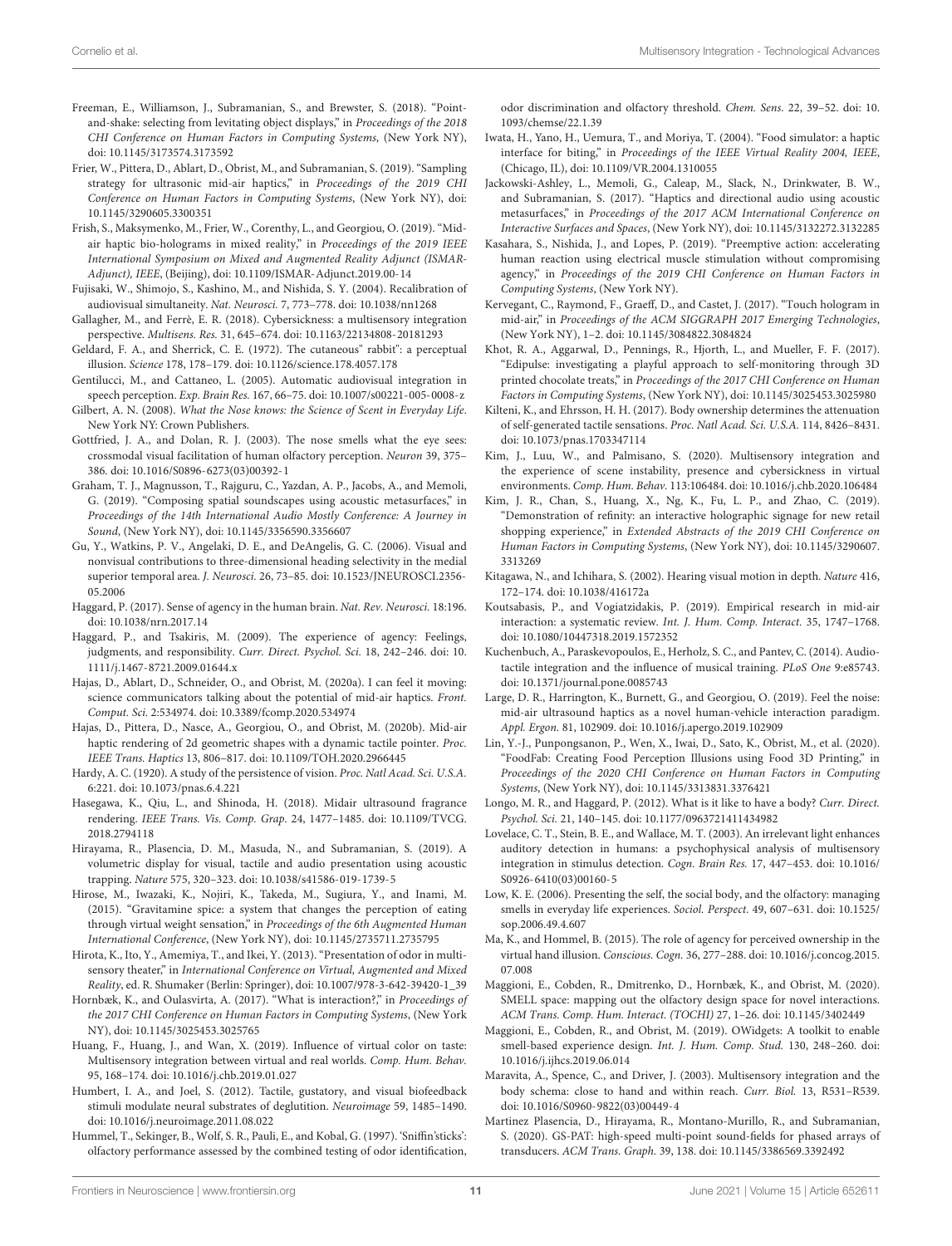- <span id="page-11-19"></span>Marzo, A., Seah, S. A., Drinkwater, B. W., Sahoo, D. R., Long, B., and Subramanian, S. (2015). Holographic acoustic elements for manipulation of levitated objects. Nat. Commun. 6:8661. [doi: 10.1038/ncomms9661](https://doi.org/10.1038/ncomms9661)
- <span id="page-11-18"></span>Maselli, A., Kilteni, K., ópez-Moliner, J. L., and Slater, M. (2016). The sense of body ownership relaxes temporal constraints for multisensory integration. Sci. Rep. 6:30628. [doi: 10.1038/srep30628](https://doi.org/10.1038/srep30628)
- <span id="page-11-14"></span>Memoli, G., Caleap, M., Asakawa, M., Sahoo, D. R., Drinkwater, B. W., and Subramanian, S. (2017). Metamaterial bricks and quantization of meta-surfaces. Nature communications 8, 14608. [doi: 10.1038/ncomms14608](https://doi.org/10.1038/ncomms14608)
- <span id="page-11-15"></span>Memoli, G., Chisari, L., Eccles, J. P., Caleap, M., Drinkwater, B. W., and Subramanian, S. (2019a). "Vari-sound: A varifocal lens for sound," in Proceedings of the 2019 CHI Conference on Human Factors in Computing Systems, (New York NY), [doi: 10.1145/3290605.3300713](https://doi.org/10.1145/3290605.3300713)
- <span id="page-11-13"></span>Memoli, G., Graham, T. J., Kybett, J. T., and Pouryazdan, A. (2019b). "From light to sound: prisms and auto-zoom lenses," in Proceedings of the ACM SIGGRAPH 2019 Talks, (Los Angeles CA), 1–2. [doi: 10.1145/3306307.3328206](https://doi.org/10.1145/3306307.3328206)
- <span id="page-11-7"></span>Merz, S., Jensen, A., Spence, C., and Frings, C. (2019). Multisensory distractor processing is modulated by spatial attention. J. Exp. Psychol. 45:1375. [doi: 10.](https://doi.org/10.1037/xhp0000678) [1037/xhp0000678](https://doi.org/10.1037/xhp0000678)
- <span id="page-11-36"></span>Milgram, P., and Kishino, F. (1994). A taxonomy of mixed reality visual displays. IEICE Trans. Inf. Syst. 77, 1321–1329.
- <span id="page-11-10"></span>Montano-Murillo, R. A., Gatti, E., Oliver Segovia, M., Obrist, M., Molina Masso, J. P., and Martinez-Plasencia, D. (2017). "NaviFields: relevance fields for adaptive VR navigation," in Proceedings of the 30th Annual ACM Symposium on User Interface Software and Technology, (New York NY), [doi: 10.1145/3126594.](https://doi.org/10.1145/3126594.3126645) [3126645](https://doi.org/10.1145/3126594.3126645)
- <span id="page-11-37"></span>Moore, J. W., Wegner, D. M., and Haggard, P. (2009). Modulating the sense of agency with external cues. Conscious. Cogn. 18, 1056–1064. [doi: 10.1016/j.](https://doi.org/10.1016/j.concog.2009.05.004) [concog.2009.05.004](https://doi.org/10.1016/j.concog.2009.05.004)
- <span id="page-11-9"></span>Morales González, R., Freeman, E., and Georgiou, O. (2020). "Levi-loop: a midair gesture controlled levitating particle game," in Proceedings of the Extended Abstracts of the 2020 CHI Conference on Human Factors in Computing Systems, (Honolulu HI), [doi: 10.1145/3334480.3383152](https://doi.org/10.1145/3334480.3383152)
- <span id="page-11-8"></span>Morales, R., Marzo, A., Subramanian, S., and Martínez, D. (2019). "LeviProps: animating levitated optimized fabric structures using holographic acoustic tweezers," in Proceedings of the 32nd Annual ACM Symposium on User Interface Software and Technology, (New Orleans LA), [doi: 10.1145/3332165.3347882](https://doi.org/10.1145/3332165.3347882)
- <span id="page-11-29"></span>Mueller, F. F., Lopes, P., Strohmeier, P., Ju, W., Seim, C., Weigel, M., et al. (2020). "Next Steps for Human-Computer Integration," in Proceedings of the 2020 CHI Conference on Human Factors in Computing Systems, (Honolulu HI), [doi: 10.1145/3313831.3376242](https://doi.org/10.1145/3313831.3376242)
- <span id="page-11-17"></span>Müller, J., Geier, M., Dicke, C., and Spors, S. (2014). "The boomRoom: mid-air direct interaction with virtual sound sources," in Proceedings of the SIGCHI conference on human factors in computing systems, (Toronto CA), [doi: 10.1145/](https://doi.org/10.1145/2556288.2557000) [2556288.2557000](https://doi.org/10.1145/2556288.2557000)
- <span id="page-11-11"></span>Nagao, R., Matsumoto, K., Narumi, T., Tanikawa, T., and Hirose, M. (2017). "Infinite stairs: simulating stairs in virtual reality based on visuohaptic interaction," in Proceedings of the ACM SIGGRAPH 2017 Emerging Technologies, (Los Angeles CA), 1–2. [doi: 10.1145/3084822.3084838](https://doi.org/10.1145/3084822.3084838)
- <span id="page-11-28"></span>Nakaizumi, F., Noma, H., Hosaka, K., and Yanagida, Y. (2006). "SpotScents: a novel method of natural scent delivery using multiple scent projectors," in Proceedings of the IEEE Virtual Reality Conference (VR 2006), IEEE, (Hangzhou), [doi: 10.](https://doi.org/10.1109/VR.2006.122) [1109/VR.2006.122](https://doi.org/10.1109/VR.2006.122)
- <span id="page-11-35"></span>Narumi, T., Kajinami, T., Nishizaka, S., Tanikawa, T., and Hirose, M. (2011a). "Pseudo-gustatory display system based on cross-modal integration of vision, olfaction and gustation," in Proceedings of the 2011 IEEE Virtual Reality Conference, IEEE, (Singapore), [doi: 10.1109/VR.2011.5759450](https://doi.org/10.1109/VR.2011.5759450)
- <span id="page-11-33"></span>Narumi, T., Nishizaka, S., Kajinami, T., Tanikawa, T., and Hirose, M. (2011b). "Meta cookie+: an illusion-based gustatory display," in International Conference on Virtual and Mixed Reality, ed. R. Shumaker (Berlin: Springer), [doi: 10.1007/](https://doi.org/10.1007/978-3-642-22021-0_29) [978-3-642-22021-0\\_29](https://doi.org/10.1007/978-3-642-22021-0_29)
- <span id="page-11-0"></span>Nelson, W. T., Hettinger, L. J., Cunningham, J. A., Brickman, B. J., Haas, M. W., and McKinley, R. L. (1998). Effects of localized auditory information on visual target detection performance using a helmet-mounted display. Hum. Factors 40, 452–460. [doi: 10.1518/001872098779591304](https://doi.org/10.1518/001872098779591304)
- <span id="page-11-34"></span>Nishizawa, M., Jiang, W., and Okajima, K. (2016). "Projective-AR system for customizing the appearance and taste of food," in Proceedings of the 2016

workshop on Multimodal Virtual and Augmented Reality, (New York NY), [doi: 10.1145/3001959.3001966](https://doi.org/10.1145/3001959.3001966)

- <span id="page-11-4"></span>Noccaro, A., Pinardi, M., Formica, D., and Di Pino, G. (2020). "A virtual reality platform for multisensory integration studies," in Proceedings of the 2020 42nd Annual International Conference of the IEEE Engineering in Medicine and Biology Society (EMBC), IEEE, (Montreal, QC), [doi: 10.1109/EMBC44109.2020.](https://doi.org/10.1109/EMBC44109.2020.9176387) [9176387](https://doi.org/10.1109/EMBC44109.2020.9176387)
- <span id="page-11-1"></span>Noel, J.-P., Modi, K., Wallace, M. T., and Van der Stoep, N. (2018). Audiovisual integration in depth: multisensory binding and gain as a function of distance. Exp. Brain Res. 236, 1939–1951. [doi: 10.1007/s00221-018-5274-7](https://doi.org/10.1007/s00221-018-5274-7)
- <span id="page-11-3"></span>Norasikin, M. A., Martinez Plasencia, D., Polychronopoulos, S., Memoli, G., Tokuda, Y., and Subramanian, S. (2018). "SoundBender: dynamic acoustic control behind obstacles," in Proceedings of the 31st Annual ACM Symposium on User Interface Software and Technology, (New York NY), [doi: 10.1145/3242587.](https://doi.org/10.1145/3242587.3242590) [3242590](https://doi.org/10.1145/3242587.3242590)
- <span id="page-11-6"></span>Norasikin, M. A., Martinez-Plasencia, D., Memoli, G., and Subramanian, S. (2019). "SonicSpray: a technique to reconfigure permeable mid-air displays," in Proceedings of the 2019 ACM International Conference on Interactive Surfaces and Spaces, (New York NY), [doi: 10.1145/3343055.3359704](https://doi.org/10.1145/3343055.3359704)
- <span id="page-11-21"></span>Obrist, M., Subramanian, S., Gatti, E., Long, B., and Carter, T. (2015). "Emotions mediated through mid-air haptics," in Proceedings of the 33rd Annual ACM Conference on Human Factors in Computing Systems, (New York NY), [doi:](https://doi.org/10.1145/2702123.2702361) [10.1145/2702123.2702361](https://doi.org/10.1145/2702123.2702361)
- <span id="page-11-31"></span>Ohla, K., Toepel, U., Le Coutre, J., and Hudry, J. (2012). Visual-gustatory interaction: orbitofrontal and insular cortices mediate the effect of high-calorie visual food cues on taste pleasantness. PLoS One 7:e32434. [doi: 10.1371/journal.](https://doi.org/10.1371/journal.pone.0032434) [pone.0032434](https://doi.org/10.1371/journal.pone.0032434)
- <span id="page-11-32"></span>Overbosch, P., and De Jong, S. (1989). A theoretical model for perceived intensity in human taste and smell. II. Temporal integration and reaction times. Physiol. Behav. 45, 607–613. [doi: 10.1016/0031-9384\(89\)90081-4](https://doi.org/10.1016/0031-9384(89)90081-4)
- <span id="page-11-20"></span>Paneva, V., Seinfeld, S., Kraiczi, M., and Müller, J. (2020). HaptiRead: reading braille as mid-air haptic information. arXiv [Preprint] [doi: 10.1145/3357236.](https://doi.org/10.1145/3357236.3395515) [3395515](https://doi.org/10.1145/3357236.3395515) arXiv:2005.06292,
- <span id="page-11-2"></span>Parise, C. V., and Ernst, M. O. (2017). Noise, multisensory integration, and previous response in perceptual disambiguation. PLoS Comput. Biol. 13:e1005546. [doi: 10.1371/journal.pcbi.1005546](https://doi.org/10.1371/journal.pcbi.1005546)
- <span id="page-11-27"></span>Park, C. L., and George, L. S. (2018). Lab-and field-based approaches to meaning threats and restoration: Convergences and divergences. Rev. General Psychol. 22, 73–84. [doi: 10.1037/gpr0000118](https://doi.org/10.1037/gpr0000118)
- <span id="page-11-22"></span>Petit, O., Velasco, C., and Spence, C. (2019). Digital sensory marketing: integrating new technologies into multisensory online experience. J. Interact. Mark. 45, 42–61. [doi: 10.1016/j.intmar.2018.07.004](https://doi.org/10.1016/j.intmar.2018.07.004)
- <span id="page-11-16"></span>Petrini, K., Remark, A., Smith, L., and Nardini, M. (2012). When vision is not an option: development of haptic–auditory integration. Seeing Perceiving 25, 205–205. [doi: 10.1163/187847612X648341](https://doi.org/10.1163/187847612X648341)
- <span id="page-11-26"></span>Pfeiffer, J. C., Hollowood, T. A., Hort, J., and Taylor, A. J. (2005). Temporal synchrony and integration of sub-threshold taste and smell signals. Chem. Sens. 30, 539–545. [doi: 10.1093/chemse/bji047](https://doi.org/10.1093/chemse/bji047)
- <span id="page-11-5"></span>Piryankova, I. V., De La Rosa, S., Kloos, U., Bülthoff, H. H., and Mohler, B. J. (2013). Egocentric distance perception in large screen immersive displays. Displays 34, 153–164. [doi: 10.1016/j.displa.2013.01.001](https://doi.org/10.1016/j.displa.2013.01.001)
- <span id="page-11-24"></span>Pittera, D., Ablart, D., and Obrist, M. (2019a). Creating an illusion of movement between the hands using mid-air touch. IEEE Trans. Haptics 12, 615–623. [doi: 10.1109/TOH.2019.2897303](https://doi.org/10.1109/TOH.2019.2897303)
- <span id="page-11-23"></span>Pittera, D., Gatti, E., and Obrist, M. (2019b). "I'm Sensing in the rain: spatial incongruity in visual-tactile mid-air stimulation can elicit ownership in VR users," in Proceedings of the 2019 CHI Conference on Human Factors in Computing Systems, (New York NY), [doi: 10.1145/3290605.3300362](https://doi.org/10.1145/3290605.3300362)
- <span id="page-11-25"></span>Porter, J., Craven, B., Khan, R. M., Chang, S.-J., Kang, I., Judkewitz, B., et al. (2007). Mechanisms of scent-tracking in humans. Nat. Neurosci. 10, 27–29. [doi: 10.1038/nn1819](https://doi.org/10.1038/nn1819)
- <span id="page-11-12"></span>Prat-Camps, J., Christopoulos, G., Hardwick, J., and Subramanian, S. (2020). A manually reconfigurable reflective spatial sound modulator for ultrasonic waves in air. Adv. Mater. Technol. 5:2000041. [doi: 10.1002/admt.2020](https://doi.org/10.1002/admt.202000041) [00041](https://doi.org/10.1002/admt.202000041)
- <span id="page-11-30"></span>Prescott, J. (2015). Multisensory processes in flavour perception and their influence on food choice. Curr. Opin. Food Sci. 3, 47–52. [doi: 10.1016/j.cofs.2015.02.007](https://doi.org/10.1016/j.cofs.2015.02.007)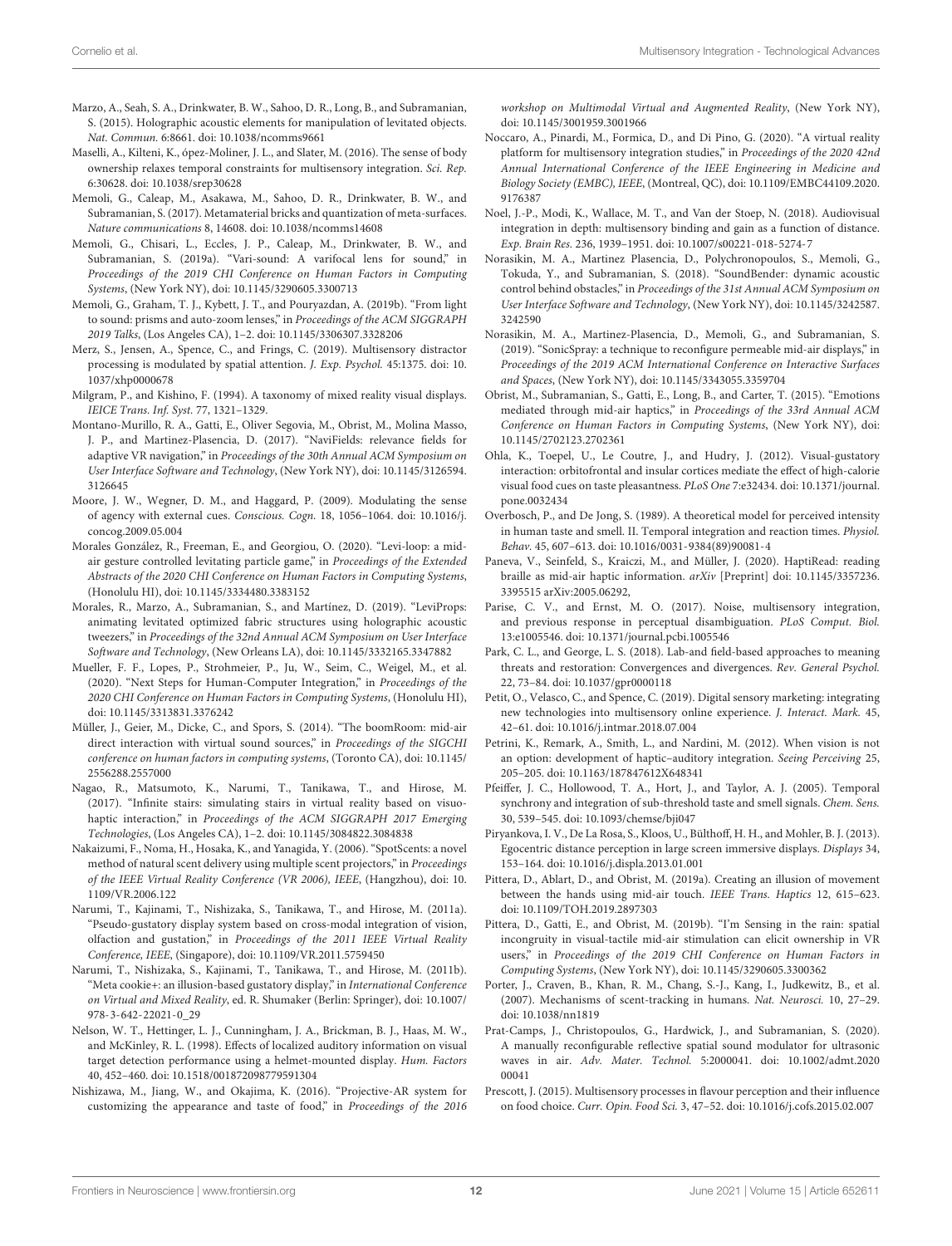- <span id="page-12-18"></span>Rajguru, C., Blaszczak, D., PourYazdan, A., Graham, T. J., and Memoli, G. (2019). "AUDIOZOOM: location based sound delivery system," in Proceedings of the SIGGRAPH Asia 2019 Posters, (New York NY), 1–2. [doi: 10.1145/3355056.](https://doi.org/10.1145/3355056.3364596) [3364596](https://doi.org/10.1145/3355056.3364596)
- <span id="page-12-19"></span>Rajguru, C., Obrist, M., and Memoli, G. (2020). Spatial soundscapes and virtual worlds: challenges and opportunities. Front. Psychol. 11:2714. [doi: 10.3389/](https://doi.org/10.3389/fpsyg.2020.569056) [fpsyg.2020.569056](https://doi.org/10.3389/fpsyg.2020.569056)
- <span id="page-12-21"></span>Rakkolainen, I., Freeman, E., Sand, A., Raisamo, R., and Brewster, S. (2020). A survey of mid-air ultrasound haptics and its applications. IEEE Trans. Haptics 14, 2–19. [doi: 10.1109/TOH.2020.3018754](https://doi.org/10.1109/TOH.2020.3018754)
- <span id="page-12-34"></span>Ranasinghe, N., and Do, E. Y.-L. (2016). Digital lollipop: Studying electrical stimulation on the human tongue to simulate taste sensations. ACM Trans. Multimedia Comp. Commun. Appl. (TOMM) 13, 1–22. [doi: 10.1145/2996462](https://doi.org/10.1145/2996462)
- <span id="page-12-17"></span>Ranasinghe, N., Jain, P., Thi Ngoc Tram, N., Koh, K. C. R., Tolley, D., Karwita, S., et al. (2018). "Season traveller: multisensory narration for enhancing the virtual reality experience," in Proceedings of the 2018 CHI Conference on Human Factors in Computing Systems, (New York NY), [doi: 10.1145/3173574.3174151](https://doi.org/10.1145/3173574.3174151)
- <span id="page-12-35"></span>Ranasinghe, N., Nakatsu, R., Nii, H., and Gopalakrishnakone, P. (2012). "Tongue mounted interface for digitally actuating the sense of taste," in Proceedings of the 2012 16th International Symposium on Wearable Computers, IEEE, (Newcastle), [doi: 10.1109/ISWC.2012.16](https://doi.org/10.1109/ISWC.2012.16)
- <span id="page-12-36"></span>Ranasinghe, N., Nguyen, T. N. T., Liangkun, Y., Lin, L.-Y., Tolley, D., and Do, E. Y.-L. (2017). "Vocktail: a virtual cocktail for pairing digital taste, smell, and color sensations," in Proceedings of the 25th ACM international conference on Multimedia, (New York NY), [doi: 10.1145/3123266.3123440](https://doi.org/10.1145/3123266.3123440)
- <span id="page-12-7"></span>Razavi, M., Yamauchi, T., Janfaza, V., Leontyev, A., Longmire-Monford, S., and Orr, J. (2020). Multimodal–multisensory experiments. biorxiv[Preprint] [doi:](https://doi.org/10.20944/preprints202008.0614.v1) [10.20944/preprints202008.0614.v1](https://doi.org/10.20944/preprints202008.0614.v1) biorxiv 2020080614,
- <span id="page-12-14"></span>Razzaque, S., Kohn, Z., and Whitton, M. C. (2001). Redirected Walking, Citeseer. (Manchester, UK: Eurographics Association).
- <span id="page-12-12"></span>Rietzler, M., Geiselhart, F., Gugenheimer, J., and Rukzio, E. (2018). "Breaking the tracking: Enabling weight perception using perceivable tracking offsets," in Proceedings of the 2018 CHI Conference on Human Factors in Computing Systems, (New York NY), [doi: 10.1145/3173574.31](https://doi.org/10.1145/3173574.3173702) [73702](https://doi.org/10.1145/3173574.3173702)
- <span id="page-12-30"></span>Risso, P., Covarrubias Rodriguez, M., Bordegoni, M., and Gallace, A. (2018). Development and testing of a small-size olfactometer for the perception of food and beverages in humans. Front. Digit. Humanit. 5:7. [doi: 10.3389/fdigh.2018.](https://doi.org/10.3389/fdigh.2018.00007) [00007](https://doi.org/10.3389/fdigh.2018.00007)
- <span id="page-12-11"></span>Rock, I., and Victor, J. (1964). Vision and touch: an experimentally created conflict between the two senses. Science 143, 594–596. [doi: 10.1126/science.143.3606.](https://doi.org/10.1126/science.143.3606.594) [594](https://doi.org/10.1126/science.143.3606.594)
- <span id="page-12-8"></span>Rohe, T., and Noppeney, U. (2018). Reliability-weighted integration of audiovisual signals can be modulated by top-down attention. eneuro 5, 1–20. [doi: 10.1523/](https://doi.org/10.1523/ENEURO.0315-17.2018) [ENEURO.0315-17.2018](https://doi.org/10.1523/ENEURO.0315-17.2018)
- <span id="page-12-9"></span>Rosa, N., Hürst, W., Werkhoven, P., and Veltkamp, R. (2016). "Visuotactile integration for depth perception in augmented reality," in Proceedings of the 18th ACM International Conference on Multimodal Interaction, (New York NY), [doi: 10.1145/2993148.2993156](https://doi.org/10.1145/2993148.2993156)
- <span id="page-12-13"></span>Samad, M., Gatti, E., Hermes, A., Benko, H., and Parise, C. (2019). "Pseudohaptic weight: Changing the perceived weight of virtual objects by manipulating control-display ratio," in Proceedings of the 2019 CHI Conference on Human Factors in Computing Systems, (New York NY), [doi: 10.1145/3290605.33](https://doi.org/10.1145/3290605.3300550) [00550](https://doi.org/10.1145/3290605.3300550)
- <span id="page-12-22"></span>Sand, A., Rakkolainen, I., Isokoski, P., Kangas, J., Raisamo, R., and Palovuori, K. (2015). "Head-mounted display with mid-air tactile feedback," in Proceedings of the 21st ACM Symposium on Virtual Reality Software and Technology, (New York NY), [doi: 10.1145/2821592.2821593](https://doi.org/10.1145/2821592.2821593)
- <span id="page-12-20"></span>Schwind, V., Leusmann, J., and Henze, N. (2019). Understanding visual-haptic integration of avatar hands using a fitts' law task in virtual reality. Proc. Mensch Comp. 2019, 211–222. [doi: 10.1145/3340764.3340769](https://doi.org/10.1145/3340764.3340769)
- <span id="page-12-26"></span>Seo, H.-S., and Hummel, T. (2011). Auditory–olfactory integration: congruent or pleasant sounds amplify odor pleasantness. Chem. Sens. 36, 301–309. [doi:](https://doi.org/10.1093/chemse/bjq129) [10.1093/chemse/bjq129](https://doi.org/10.1093/chemse/bjq129)
- <span id="page-12-24"></span>Shakeri, G., Freeman, E., Frier, W., Iodice, M., Long, B., Georgiou, O., et al. (2019). "Three-in-one: levitation, parametric audio, and mid-air haptic feedback," in Proceedings of the Extended Abstracts of the 2019 CHI Conference on Human

Factors in Computing Systems, (New York NY), [doi: 10.1145/3290607.33](https://doi.org/10.1145/3290607.3313264) [13264](https://doi.org/10.1145/3290607.3313264)

- <span id="page-12-0"></span>Shams, L., and Beierholm, U. (2011). "Humans' multisensory perception, from integration to segregation, follows Bayesian inference," in Sensory Cue Integration, eds J. Trommershäuser, K. Kording, and M. S. Landy (Oxford: Oxford University Press), 251–262.
- <span id="page-12-31"></span>Sloboda, J. A., O'Neill, S. A., and Ivaldi, A. (2001). Functions of music in everyday life: an exploratory study using the experience sampling method. Music. Sci. 5, 9–32. [doi: 10.1177/102986490100500102](https://doi.org/10.1177/102986490100500102)
- <span id="page-12-39"></span>Small, D. M., and Green, B. G. (2012). "A proposed model of a flavor modality," in The Neural Bases of Multisensory Processes, eds M. M. Murray and M. T. Wallace (Boca Raton FL: CRC Press).
- <span id="page-12-27"></span>Small, D. M., and Prescott, J. (2005). Odor/taste integration and the perception of flavor. Exp. Brain Res. 166, 345–357. [doi: 10.1007/s00221-005-2376-9](https://doi.org/10.1007/s00221-005-2376-9)
- <span id="page-12-10"></span>Smalley, D., Poon, T.-C., Gao, H., Kvavle, J., and Qaderi, K. (2018). Volumetric displays: turning 3-D inside-out. Opt. Photonics News 29, 26–33.
- <span id="page-12-29"></span>Spence, C. (2012). "Multi-sensory integration and the psychophysics of flavour perception," in Food oral processing: Fundamentals of eating and sensory perception, eds J. Chen and L. Engelen (Hoboken NJ: Wiley), 203. [doi: 10.1002/](https://doi.org/10.1002/9781444360943.ch10) [9781444360943.ch10](https://doi.org/10.1002/9781444360943.ch10)
- <span id="page-12-40"></span>Spence, C. (2015). Multisensory flavor perception. Cell 161, 24–35. [doi: 10.1016/j.](https://doi.org/10.1016/j.cell.2015.03.007) [cell.2015.03.007](https://doi.org/10.1016/j.cell.2015.03.007)
- <span id="page-12-25"></span>Spence, C. (2020). "Scent and the cinema. Iperception 11:2041669520969710. [doi:](https://doi.org/10.1177/2041669520969710) [10.1177/2041669520969710](https://doi.org/10.1177/2041669520969710)
- <span id="page-12-38"></span>Spence, C., Obrist, M., Velasco, C., and Ranasinghe, N. (2017). Digitizing the chemical senses: possibilities and pitfalls. Int. J. Hum. Comp. Stud. 107, 62–74. [doi: 10.1016/j.ijhcs.2017.06.003](https://doi.org/10.1016/j.ijhcs.2017.06.003)
- <span id="page-12-4"></span>Spence, C., Shore, D. I., and Klein, R. M. (2001). Multisensory prior entry. J. Exp. Psychol. 130:799. [doi: 10.1037/0096-3445.130.4.799](https://doi.org/10.1037/0096-3445.130.4.799)
- <span id="page-12-5"></span>Stanford, T. R., and Stein, B. E. (2007). Superadditivity in multisensory integration: putting the computation in context. Neuroreport 18, 787–792. [doi: 10.1097/](https://doi.org/10.1097/WNR.0b013e3280c1e315) [WNR.0b013e3280c1e315](https://doi.org/10.1097/WNR.0b013e3280c1e315)
- <span id="page-12-1"></span>Stein, B. E. (2012). The new Handbook of Multisensory Processing. Cambridge MA: MIT Press.
- <span id="page-12-6"></span>Stein, B. E., and Stanford, T. R. (2008). Multisensory integration: current issues from the perspective of the single neuron. Nat. Rev. Neurosci. 9, 255–266. [doi: 10.1038/nrn2331](https://doi.org/10.1038/nrn2331)
- <span id="page-12-3"></span>Stein, B. E., Stanford, T. R., Ramachandran, R., Perrault, T. J., and Rowland, B. A. (2009). Challenges in quantifying multisensory integration: alternative criteria, models, and inverse effectiveness. Exp. Brain Res. 198:113. [doi: 10.1007/s00221-](https://doi.org/10.1007/s00221-009-1880-8) [009-1880-8](https://doi.org/10.1007/s00221-009-1880-8)
- <span id="page-12-2"></span>Stevenson, R. A., Ghose, D., Fister, J. K., Sarko, D. K., Altieri, N. A., Nidiffer, A. R., et al. (2014). Identifying and quantifying multisensory integration: a tutorial review. Brain Topogr. 27, 707–730. [doi: 10.1007/s10548-014-0365-7](https://doi.org/10.1007/s10548-014-0365-7)
- <span id="page-12-28"></span>Stewart, F. J., Baker, D. A., and Webb, B. (2010). A model of visual–olfactory integration for odour localisation in free-flying fruit flies. J. Exp. Biol. 213, 1886–1900. [doi: 10.1242/jeb.026526](https://doi.org/10.1242/jeb.026526)
- <span id="page-12-15"></span>Sun, Q., Patney, A., Wei, L.-Y., Shapira, O., Lu, J., Asente, P., et al. (2018). Towards virtual reality infinite walking: dynamic saccadic redirection. ACM Trans. Graph. (TOG) 37, 1–13. [doi: 10.1145/3197517.32](https://doi.org/10.1145/3197517.3201294) [01294](https://doi.org/10.1145/3197517.3201294)
- <span id="page-12-33"></span>Tillotson, J. (2017). Emotionally responsive wearable technology and stress detection for affective disorders. Psychiatr. Danub. 29, 604–606.
- <span id="page-12-32"></span>Tillotson, J., and Andre, A. (2002). Smart Second Skin. Available online at: [https:](https://www.escent.ai/smartsecondskin) [//www.escent.ai/smartsecondskin](https://www.escent.ai/smartsecondskin) (accessed January 15, 2021).
- <span id="page-12-37"></span>Tsutsui, Y., Hirota, K., Nojima, T., and Ikei, Y. (2016). "High-resolution tactile display for lips," in International Conference on Human Interface and the Management of Information, ed. S. Yamamoto (Cham: Springer), [doi: 10.1007/](https://doi.org/10.1007/978-3-319-40397-7_34) [978-3-319-40397-7\\_34](https://doi.org/10.1007/978-3-319-40397-7_34)
- <span id="page-12-16"></span>Van Beers, R. J., Sittig, A. C., and Gon, J. J. D. V. D. (1999). Integration of proprioceptive and visual position-information: An experimentally supported model. Journal of neurophysiology 81, 1355–1364. [doi: 10.1152/jn.1999.81.3.](https://doi.org/10.1152/jn.1999.81.3.1355) [1355](https://doi.org/10.1152/jn.1999.81.3.1355)
- <span id="page-12-23"></span>Van den Bogaert, L., Geerts, D., and Rutten, I. (2019). "Grasping the future: identifying potential applications for mid-air haptics in the home," in Extended Abstracts of the 2019 CHI Conference on Human Factors in Computing Systems, (New York NY), [doi: 10.1145/3290607.3312911](https://doi.org/10.1145/3290607.3312911)